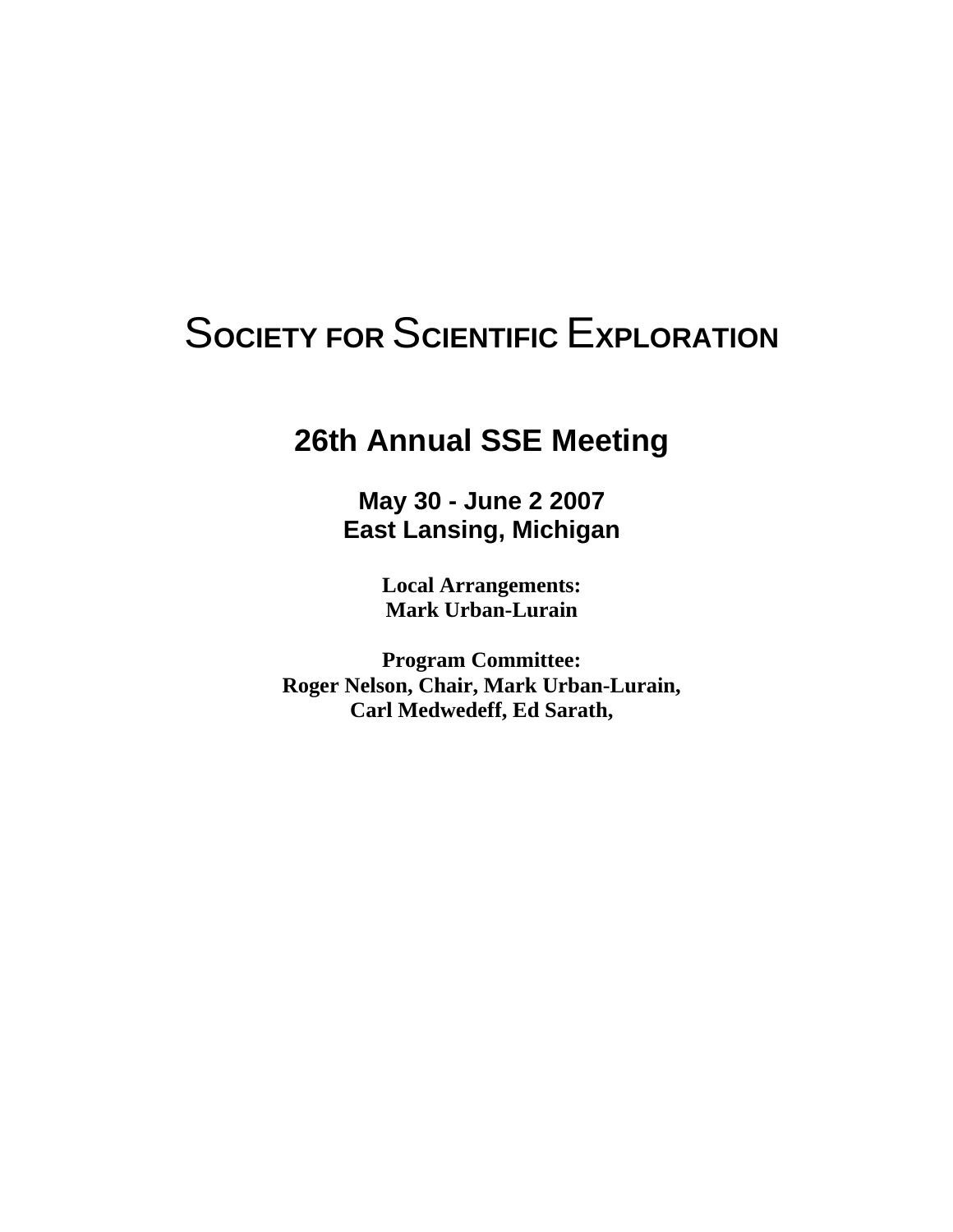### **SOCIETY FOR SCIENTIFIC EXPLORATION**

#### **26th Annual SSE Meeting May 30 - June 2 2007 East Lansing, Michigan**

### **PROGRAM**

# **WEDNESDAY EVENING, MAY 30**

**18:00** OPENING RECEPTION and Registration

### **THURSDAY MORNING, MAY 31** (Registration, 08:30)

**09:00** WELCOME, *Kim Wilcox*, MSU Provost

### **CONSCIOUSNESS FIELDS**

**09:20** *Barbara Marx Hubbard*, A New Evolutionary Synthesis to Unlock the Potential of Humanity: A New World View

**10:00** *Robert Jahn & Brenda Dunne*, PEAR: Past, Present, and Projected

**10:20** *Bryan J. Williams*, The Albuquerque 300 Experiment: Field RNG Analysis of the Albuquerque **Tricentennial** 

**10:40** BREAK

**11:00** *John Hagelin*, The Non-Local Mind: The Effects of Group Meditation on Crime, Terrorism and International Conflict

**11:40** *Richard Shoup*, Consciousness, Physics, and Computer Science

**12:00** *Courtney Brown*, Quantum Mechanical Interpretation of Collective Consciousness

**12:20** LUNCH BREAK

### **THURSDAY AFTERNOON**

### **EMPIRICAL CONSCIOUSNESS RESEARCH**

**14:20** *Peter Bancel & Roger Nelson*, Convergent Empirical Evidence for Global Consciousness **15:00** *Garret Moddel & Kevin Walsh,* A Very Simple Test for Psi

**15:20** *York Dobyns,* Distribution of Effects in Operator Populations: How Widespread are Anomalous Abilities?

**15:40** BREAK

#### **16:00 POSTER SESSION** (poster room)

*Tom Dykstra,* Can Dielectric Antenna Theory Help Explain Insect Olfaction? *Ion Lisii,* Special Abilities "Bottling" Art (a 20-minute film) *John Valentino*, Psyleron: Overview of a New Effort in Direct Mind Matter Interaction

*Stoyan Sarg*, Motion Via a New Propulsion Mechanism (a table top demonstration) *Roger Nelson,* Glimpses of Global Mind (a 15-minute auto slide show)

**17:20** YOUNG INVESTIGATORS MEETING

### **THURSDAY EVENING**

**20:00** Free Discussion: Can we integrate consciousness & physics in scientific models? Panel: Presenters

**21:00** Film by *Barbara Marx Hubbard*, "Humanity Ascending" (40-minutes, poster room)

### **FRIDAY MORNING, JUNE 1**

#### **09:00** ANNOUNCEMENTS

### **ALTERNATIVE MEDICINE AND BIOLOGY**

**09:10** *Glen Rein*, A New In-Vitro Bio-Assay for Measuring Quantum Effects of Subtle Energies at the Molecular Level

**09:50** *Thomas M. Dykstra,* Insects and Sick Plants

**10:10** *Margaret Moga and William F. Bengston,* The possible importance of frequency and duration of treatment in bioenergy healing

**10:30** BREAK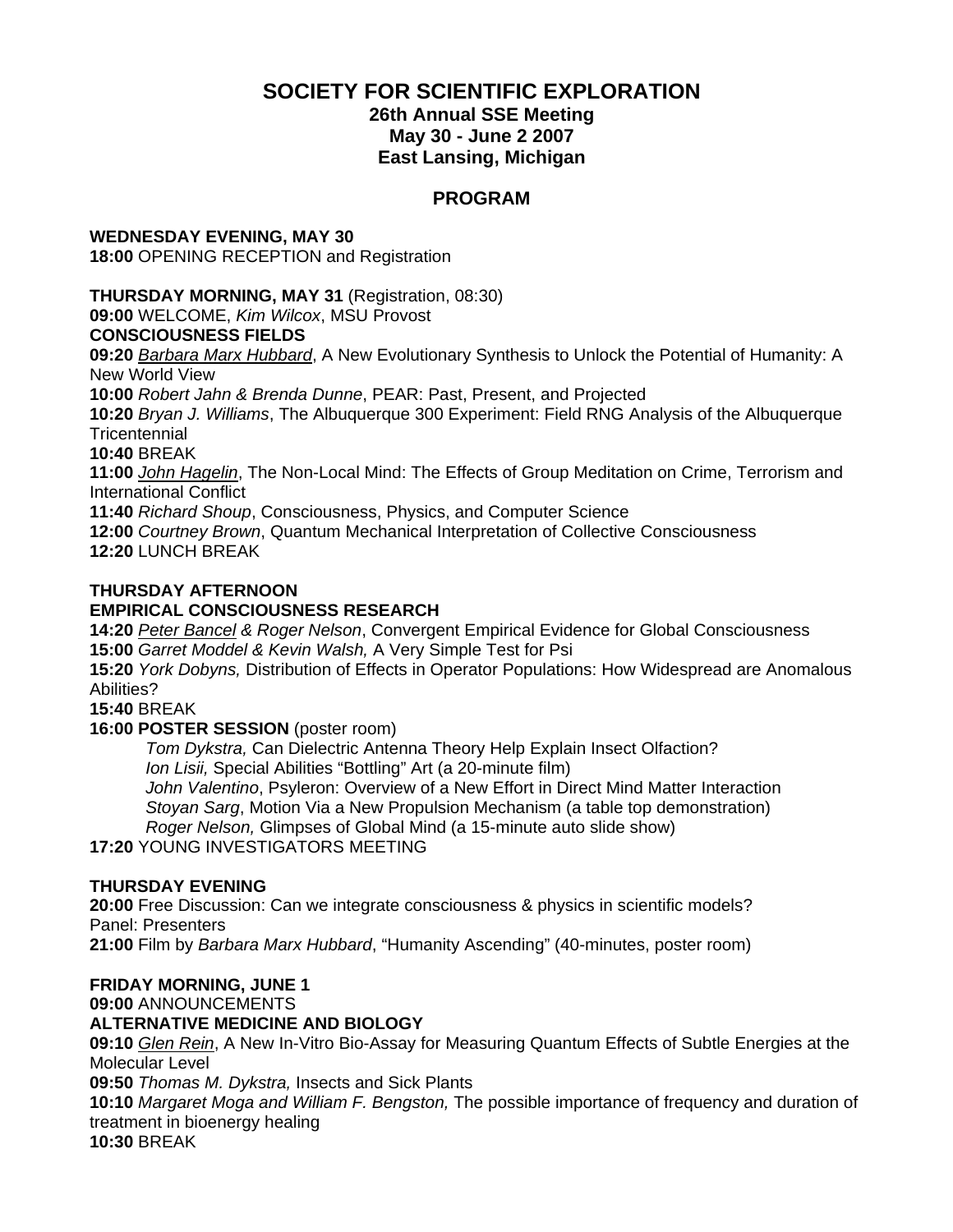### **PROGRAM, Continued**

**10:50** *Beverly Rubik*, Polyinterference Photography, Aura Diagnostics **11:30** *Jean Ratte*, Vascular Semantic Resonance and Embryo-logics **11:50** *Maria Syldona,* A Western Key to Qi: DC Electrodermal Potential Signals As Indicators of the Presence and Movement of Qi **12:10** LUNCH BREAK

#### **FRIDAY AFTERNOON**

#### **PHYSICS: PUSHING THE BOUNDARIES**

**14:10** *Daniel Sheehan*, Experimental Challenges to the Second Law of Thermodynamics **14:50** *James Beichler*, The Paraphysical Consequences of 4-D Space

**15:10** *Stoyan Sarg,* Unified Theory Based on an Alternative Space Concept: Prediction for a New

Propulsion Mechanism and Experimental Results

**15:30** BREAK

**15:50** *David Thomson,* Electron Binding Energy Equation In the Aether Physics Model

**16:10** *Ian McCausland*, A Logical Study of a Scientific Controversy

**16:30** FREE TIME for "hallway conversations" or a walk in the park

#### **FRIDAY EVENING**

**20:00** Free Discussion: Orthogonal thinking: Creativity in physics, medicine, and biology Panel: Presenters

#### **SATURDAY MORNING, JUNE 2**

**08:50** ANNOUNCEMENTS

#### **PROGRESS IN ANOMALIES RESEARCH**

**09:00** *Simeon Hein*, Anomalous Energies and Balls of Light in Crop Circles: Photonic Refraction, Spontaneous Crystallinity, and Quasi-Particles

**09:40** *Mark Rodeghier*, UFO Research: Where are We Now?

**10:20** BREAK

**10:40** *Dale E. Graff,* Dreaming the Future News: Evidence for an Adaptive Pattern Recognition Process **11:00** *William Roll,* Consciousness, Psi, and the Two Brains

**11:20** *Henry H. Bauer,* The Coming End of the HIV/AIDS Paradigm

**11:40** LUNCH BREAK

# **SATURDAY AFTERNOON**

### **PHILOSOPHICAL PERSPECTIVES AND PROSPECTS**

**13:40** *Shannon Foskett,* Towards A Creative Image of Science: Gilles Deleuze and the Necessity of Nomad Science

**14:00** *Mark Urban-Lurain,* An Anthropological Perspective on Skepticism and Anomalous Studies **14:20** *Imants Baruss,* Science as Spiritual Practice

**14:40** *Ed Sarath,* Deep Inquiry: Laying conceptual groundwork for paradigmatic change

**15:00** BREAK

**15:20** BUSINESS MEETING

#### **SATURDAY EVENING**

**17:00** RIVER CRUISE AND BANQUET

**19:10** *Garret Moddel*, Cultivating the SSE for the 21st Century

**19:30 Banquet Concert: Sarath and Friends, Smooth River Jazz**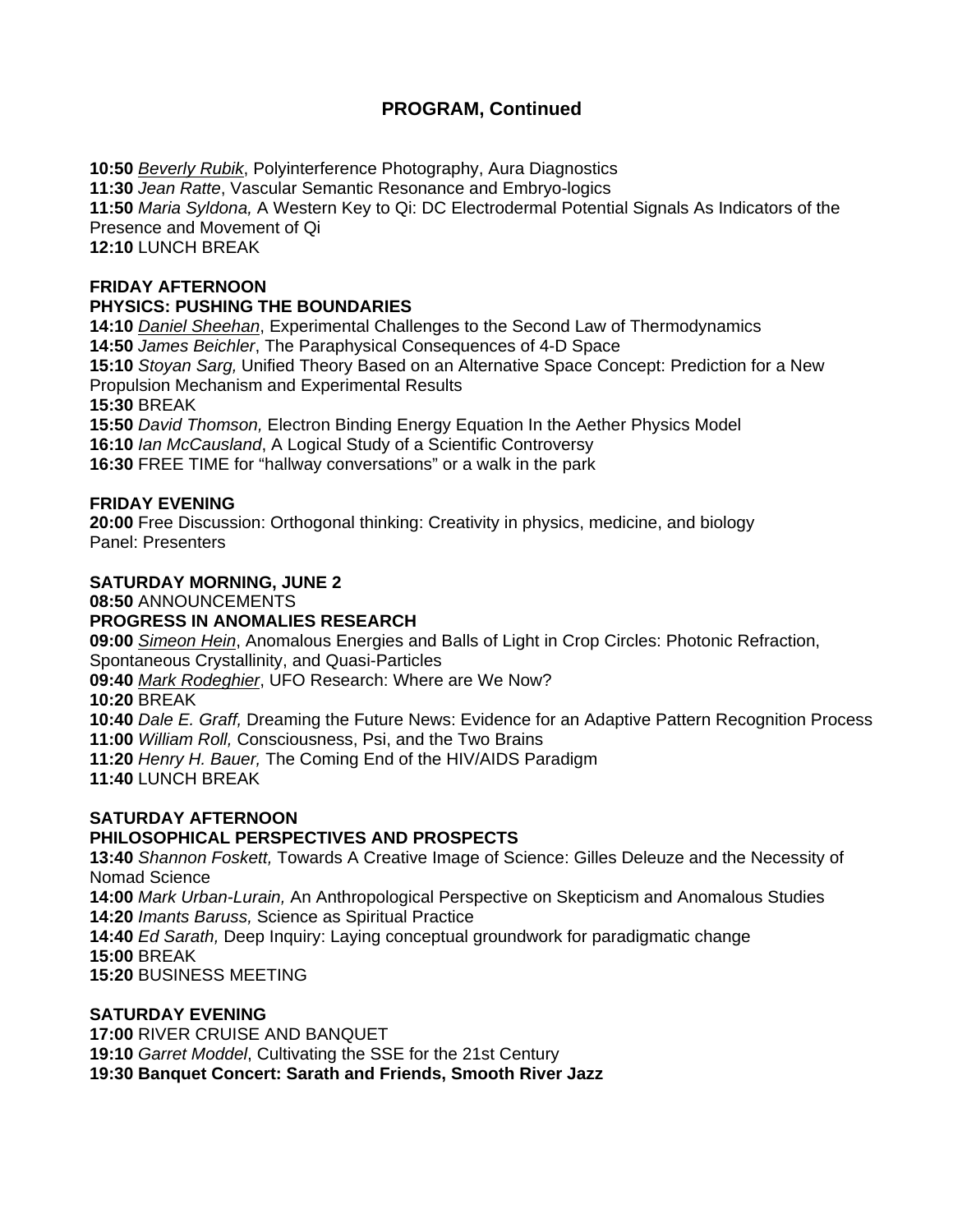# **Convergent Empirical Evidence for Global Consciousness**

#### **Peter Bancel & Roger Nelson**

Global Consciousness Project

Paris, France [pabancel@free.fr](mailto:pabancel@free.fr)  $\mathcal{R}_{\mathcal{L}}$ Princeton, NJ, USA Rdnelson@princeton.edu

The Global Consciousness Project is a long term collaborative effort whose purpose is to study correlations between collective human conscious activity and the physical environment. The project hypothesis states that the collective attention of many people at the time of important world events will correlate with deviations from expected behavior in random physical processes. The project maintains a world-wide network of true random number generators (RNGs) whose output is recorded continuously in an archival database. Data collected during pre-selected periods defining global events are examined to test the hypothesis. Since 1998, this formal procedure has been applied to 226 world events. The cumulative score of these replications currently attains a significance of over 4.5 standard deviations.

Additional statistical measures have been developed and applied uniformly to the data, and they provide further evidence of departures from expectation. These independent indications of structure are compared with the overall distribution characteristics, which show the unselected data to be fully in conformance with random expectation. The mean effect size of the deviations during pre-specified global events is small, equivalent to 0.3 standard deviations, but the correlation is persistent and cumulative over the replication database.

This highly significant composite result suggests that the random data do indeed contain structure correlated with events of importance to humans. In this paper we present an analysis of the event data and study the structural character of the measured deviations. We ask a number of basic questions: are geographical inter-RNG correlations responsible for the effect? Do the data show other anomalies not probed in the formal experiment? Is there a distance scale to the effect? A time scale? Does the character of the event have an impact on the effect size? We will answer all of these questions in the affirmative and discuss future directions and challenges for this research.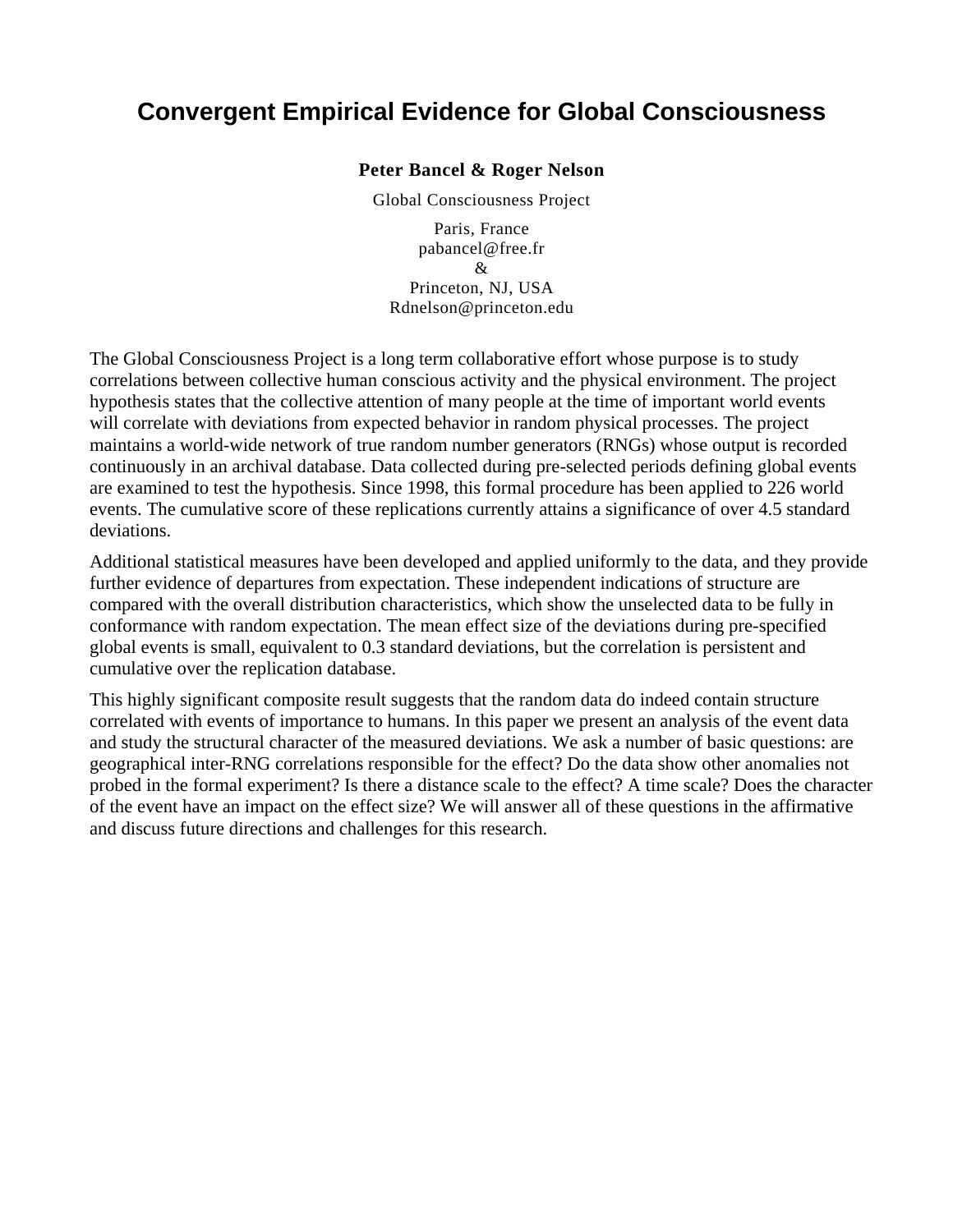# **Science as a Spiritual Practice**

#### **Imants Baruss**

Professor of Psychology King's University College at The University of Western Ontario [baruss@uwo.ca](mailto:baruss@uwo.ca)

What happens when scientists are beset with existential questions, such as "What is the meaning of life?" or "How can I transcend the restrictions of ordinary consciousness?" Practical answers to such questions have traditionally primarily been sought within the realm of religion. But religious dogma and practices (such as the necessity of making oneself believe something that is patently false) are so inherently unpalatable to many scientists that they studiously avoid anything having to do with religion. What, then, are they to do?

One possible resolution of existential issues is the recognition that solutions may require psychological self-transformation enabling appropriate latent noetic faculties to become activated. Traditionally such self-transformation has been enabled by various spiritual practices. The hypothesis in this paper is that science itself can function as a spiritual practice. Scientists who become interested in existential issues and self-transformation need not set aside science and become beginners at some other activity, but can reorient their scientific activity in such a way as to have soteriological effects.

Franklin Wolff, arguably America's most accomplished mystic, maintained that the transcendent states of consciousness that he experienced, in which existential issues were resolved, resulted from his practice of mathematical yoga. For Wolff, the type of abstract thinking in which one engages when doing pure mathematics, has some of the properties of transcendent modes of cognition. Thus, the step from thinking about mathematical constructions to activation of transcendent knowledge is not that great. And, indeed, Wolff maintained that, with the notion of mathematical yoga, he was identifying a new type of spiritual practice appropriate for the scientifically-oriented Western mind.

But mathematicians are not, generally, more enlightened than other academics, although no empirical studies have been done to examine how mathematicians think or to look at the extent to which spontaneous transcendent events have occurred for them. Wolff himself has proposed two ingredients of mathematical yoga in addition to mathematical thinking, namely, a philosophical approach, and a selfgiving attitude. But there may be others. Wolff himself used a meditation technique whereby he was able to reorient his consciousness from the objects of thought to the subject for whom the thoughts occurred. What does it take for scientific activity to have transformative effects? Some of the possibilities and problems of using science as a spiritual practice for the resolution of existential issues are discussed in this paper.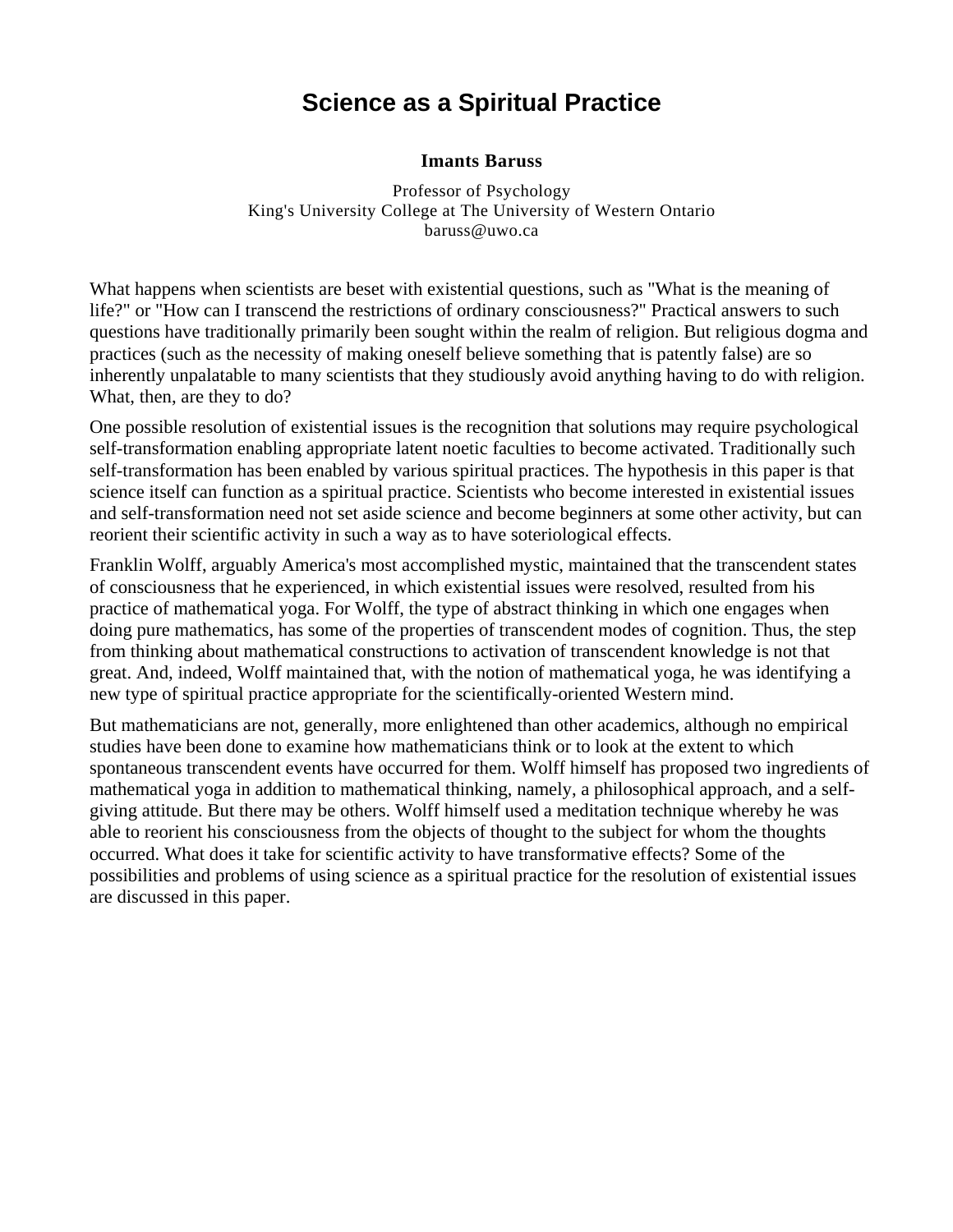# **The Coming End of the HIV/AIDS Paradigm**

### **Henry H. Bauer**

Professor Emeritus of Chemistry & Science Studies Virginia Polytechnic Institute & State University www.henryhbauer.homestead.com [hhbauer@vt.edu](mailto:hhbauer@vt.edu)

The paradigm that HIV causes AIDS has held official sway for a quarter century; but recent events may presage the demise of that dogma.

• Some who have worked within the mainstream have exposed cracks in the paradigm. A mathematician, Rebecca Culshaw, had modeled immunological aspects of HIV; she came to realize that the official view does not work. In a technical article published late in 2006, she presented a model of immune-system characteristics compatible with the views of the Perth Group of dissidents who assert that "HIV-positive" indicates oxidative physiological stress, not retroviral infection. Her book, *Science Sold Out: Does HIV Really Cause AIDS?*, appeared in 2007.

 James Chin had been State Epidemiologist in California when AIDS first appeared; later he tracked HIV and AIDS epidemics for the World Health Organization. In 2007 he published *The AIDS Pandemic: The Collision of Epidemiology with Political Correctness*, which asserts the fallacy of one mainstay of the official dogma, namely, that everyone is at risk of contracting HIV (a point made much earlier by the British epidemiologist Gordon Stewart, who successfully predicted the course of AIDS by recognizing that it would always remain within the original high-risk groups.)

- The mainstream-media boycott against raising questions about the HIV/AIDS paradigm was broken by *Harper's Magazine* in March 2006 with an article by Celia Farber. Later in 2006, a collection of Farber's journalism, covering opposition to the HIV/AIDS paradigm, was published in book form (*Serious Adverse Events*).
- In South Australia, a man appealed his conviction for endangering his female sexual partners because he is HIV positive. The appeal is based on arguments long made by the Perth Group of dissidents. The prosecution questioned whether the Perth Group qualified for expert status. In the Supreme Court in South Australia, leading Australian proponents of the mainstream testified, as also did (by video connection) Robert Gallo, the Grand Old Man of "HIV causes AIDS". Gallo and the other mainstream exponents did rather badly under cross examination.
- Leading proponents of the official view had steadfastly refused for two decades to address the dissenters' arguments, they had simply ignored them. Now they are finding it impossible to sustain this stance. Responses to Farber's article in *Harper's* were limited by strictures on the length of such letters, so prominent supporters of the official view posted a lengthy reply on the Internet. They also set up a website specifically to press their viewpoints and respond to dissident claims. They wrote to the BBC, demanding removal from its website of any mention of a 2004 program about the use of foster children as guinea pigs in trials of antiretroviral drugs. The heat is beginning to be felt.

floundering to cope with collapse of the HIV/AIDS paradigm, which over the years had enlisted vast vested interests throughout society. It seems likely that people now living will be able to savor the fascinating spectacle of a mainstream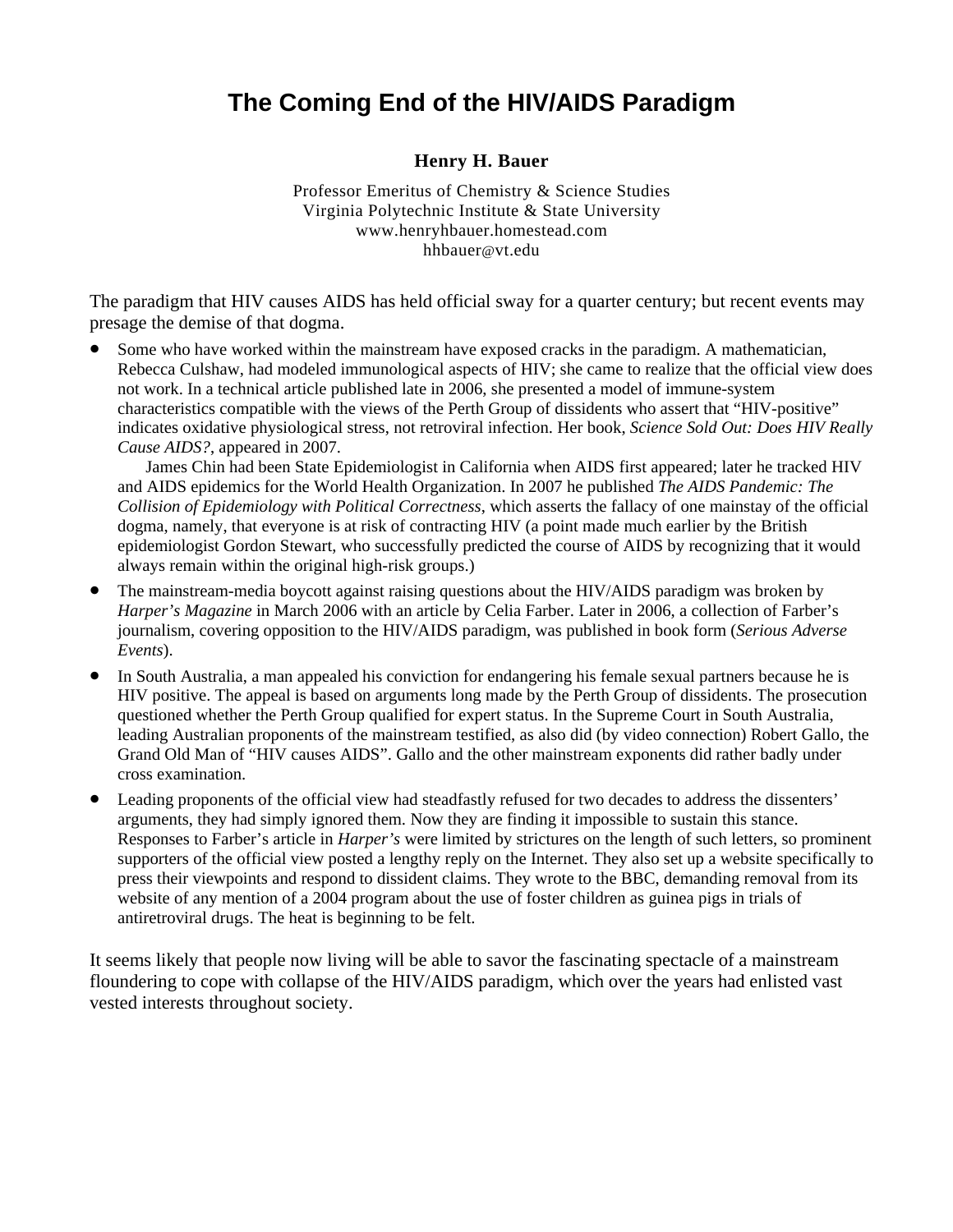### **The Paraphysical Consequences of 4-D Space**

#### **James E. Beichler**

Department of Physics West Virginia University at Parkersburg [Jim.Beichler@mail.wvu.edu](mailto:Jim.Beichler@mail.wvu.edu)

The reality of a four-dimensional space is now being established in science, but the consequences of developing a space-time model based upon this reality are still open to question. At the far end of the spectrum of phenomena that can be explained by this new reality, we have a very simple guiding principle: Our five normal senses evolved within the material context of a three-dimensional space. However, space is actually four dimensional, so we should also have evolved or are presently evolving a sixth sense through which our minds interact directly. This sixth sense is, in fact, the same sixth sense that people have claimed to possess for many long years. In other words, what we now consider paranormal phenomena such as ESP and PK are perfectly natural phenomena that can be fully explained given the reality of this new higher dimension of space. The existence of the fourth dimension also opens the possibility of understanding and explaining the survival of consciousness after the material body dies and life ends by providing a model for consciousness and mind as separate but integral parts of the human state of being. The single field that occupies the fourth dimension of space could also be characterized as the universal medium of quantum entanglement. Therefore, entanglement between different minds operates across or through the fourth dimension of space.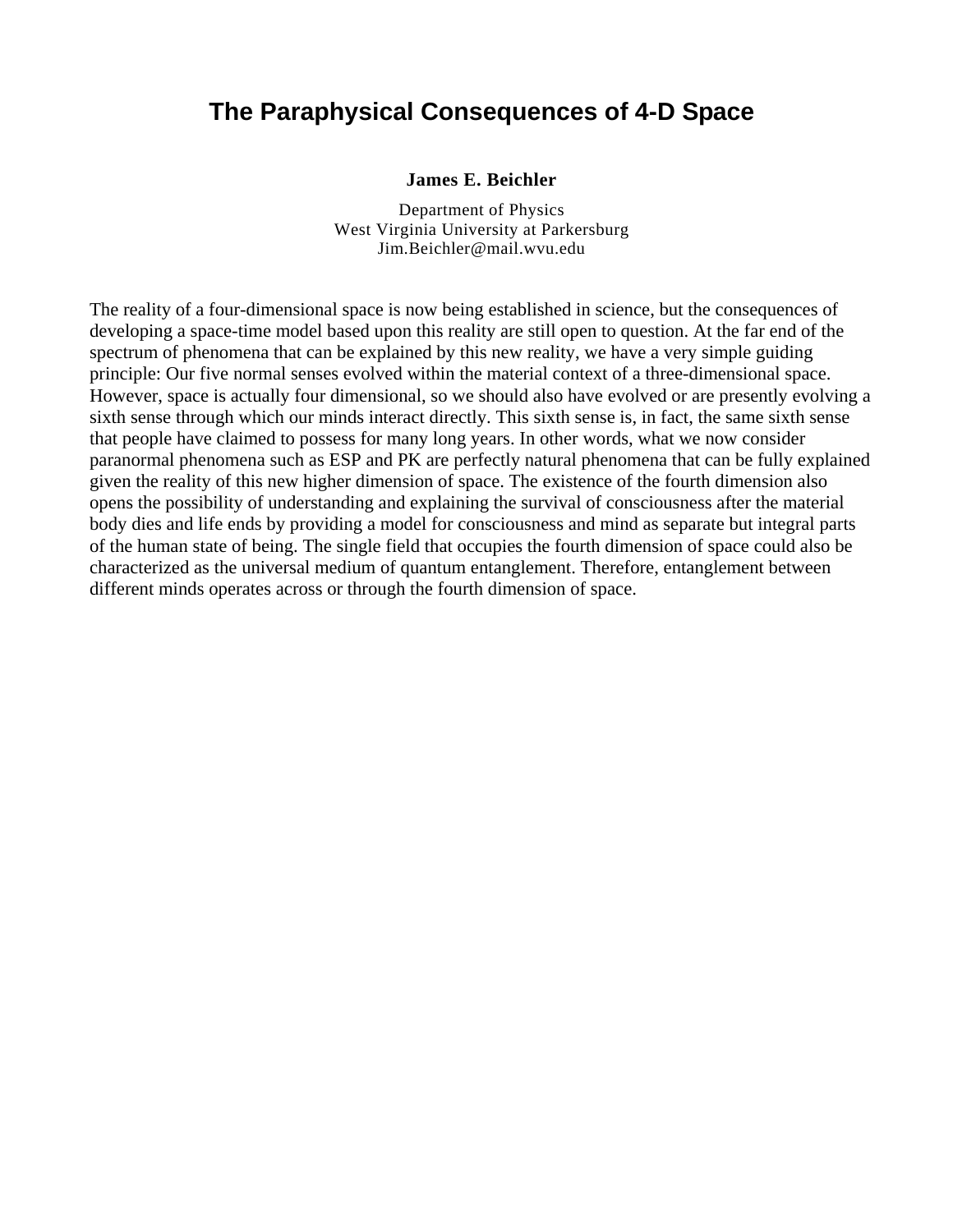# **Toward A Quantum Mechanical Interpretation of Collective Consciousness**

### **Courtney Brown**

Department of Political Science, Emory University, Atlanta, GA 30322 [polscb@emory.edu](mailto:polscb@emory.edu) [http://www.courtneybrown.com](http://www.courtneybrown.com/)

This essay outlines a quantum mechanical theory and model that explains how collective human thought can influence at a distance both physical systems and human behavior. For many years, physicists have debated the nature of reality given the paradoxes that exist between the quantum and classical realms. Their debates have been driven by the understanding that consciousness — as expressed through the act of observation — can apparently "force" physical objects to manifest into physical reality despite a prior existence as a less-than-physical probability, at least on the quantum level. There is no broadly accepted reason why this process should break down at the macro level experienced by human society.

More recently, certain social scientists have amassed experimental evidence that suggests that some physical and social phenomena may be mediated by quantum-level processes associated with the collective thoughts of large groups. Since these concerns address the meaning of human thought — and thus what it means to be a sentient human race — the debates have relevance to the social sciences. Here, explicit connections between the theory of quantum mechanics and collective consciousness are developed, and a quantum mechanical interpretation of collective consciousness is proposed that bridges the gap between physics and the social sciences. More specifically, the processes of constructive and destructive interference that result from the principle of superposition can lead to process-related wave packets originating with the collective thoughts of groups. The geographical spread of these processrelated wave packets depends on Heisenberg's Uncertainly Principle as expressed in terms of wave numbers and position. The amplitude of these wave packets can be expressed as a function of the number of individuals engaged in parallel collective human thought. These process-related wave packets can combine with process-related wave packets elsewhere through constructive interference, thereby affecting both physical and human behavioral systems.

Following evidence suggested by the experimental literature, examples of systems that are influenced by collective human thought can be physical systems such as random number generators that operate according to truly random and quantum processes as well as human behavioral systems that are defined in terms of specific forms of human activity. The existence of a theory and model based on quantum mechanics that potentially explains the mediating influences of collective human thought on physical and social systems adds an important new element to the extant literature that has already sought to provide statistical evidence of such phenomena. The implications of these debates to the social sciences are profound, since relevant issues expose the core of human psychology and all collective human activity. The existence of quantum processes that extend in influence to the macro level also suggests the possibility of generalizing the theory of quantum mechanics such that the quantum and macro realms are conceptually unified.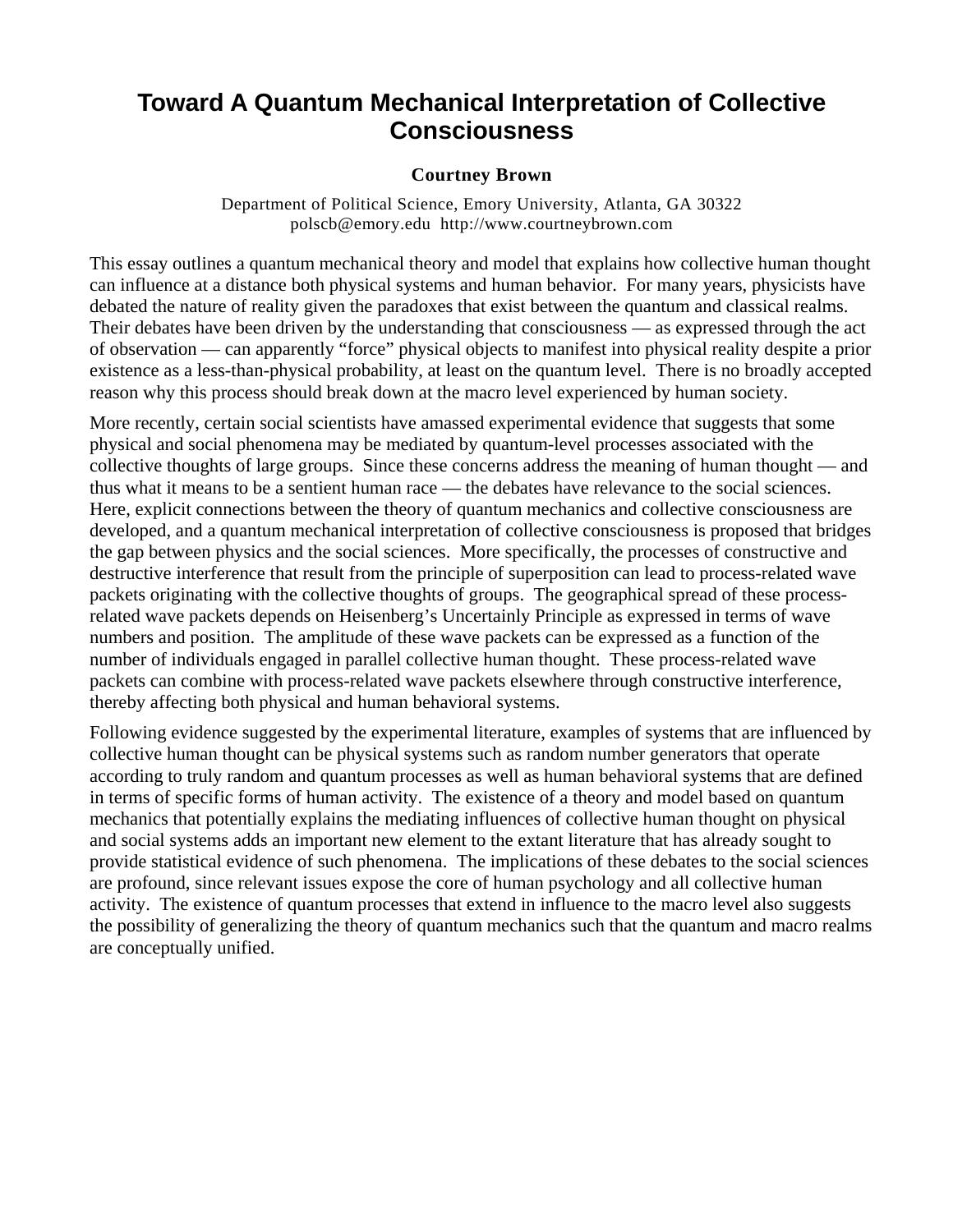# **Distribution of Effects in Operator Populations: How Widespread are Anomalous Abilities?**

### **York Dobyns**

Princeton University ydobyns@princeton.edu

Princeton Engineering Anomalies Research, during its 28-year history, drew upon a pool of selfselected volunteer operators to generate data. No attempt was ever made to select or screen "special" operators for their ability to generate anomalies, nor to recruit operators who claimed exceptional talents. There is a widely held opinion, however, that anomalous abilities are rare in the population as a whole.

A maximum likelihood approach allows direct comparison of different hypotheses for the distribution of operator effect sizes on a given set of data. Five hypotheses are considered: (1) The null hypothesis that there is no effect: this is simply the operator effect distribution in which all operators have effect=0. (2) A uniform effect model in which all operators display the same effect. (3) A normal distribution of operator effect sizes. (4) The "gifted subset" model, in which it is assumed that a certain fraction of operators have a common nonzero effect size and the remainder of the population has zero effect. (5) A general bimodal modal model which extends the gifted operators model by allowing the "remainder" of the population to have a different effect size, other than zero.

Comparison of model (2) with model (1) on the PEAR "benchmark" REG database replicates the Pvalue of standard analysis (1.40e-4 2-tailed), showing the statistical validity of the maximum likelihood approach. Of the remaining models, model (4) (gifted subset) proves to be by far the best fit to the data: the hypothesis that it is no better than the uniform-effect model is rejected at  $p=1.24e-5$ , while the hypothesis that it is no better than the null is rejected at  $p=5.04e-8$ . The specific maximizing parameters indicate that the overall anomalous effect is produced by approximately 15% of the operator population, while the remainder of the operator population generates no detectable anomalies.

The same analysis method can provide details of operator effect size distributions in other humanmachine experiments as well. For two examples, in the MMI Consortium REG replication, the population of operators at all three laboratories shows no evidence for any model better than the uniform effect size model. In the feedback-free Yantra experiment, analysis is complicated by the demonstrated fact that most operators are sensitive to environmental conditions. However, one subpopulation that is not sensitive to environmental factors is modeled almost equally well by a normal distribution with mean=0.0045, sd=0.1070, or by a gifted-subset distribution with 6.6% of operators having an effect size of 0.367; both models refute the uniform effect at p<0.01. Evaluations of still other human-machine experiments are ongoing.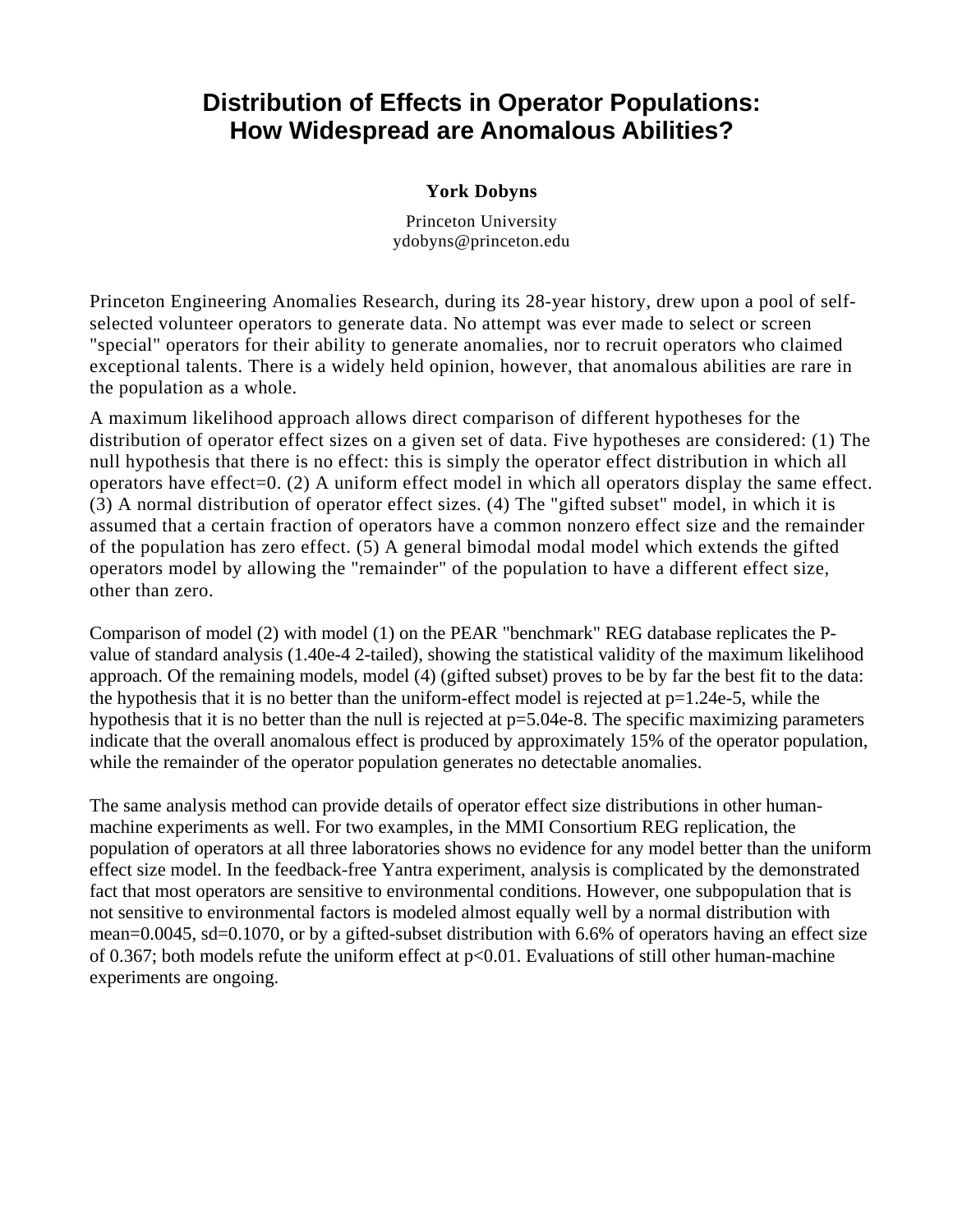### **Insects and sick plants**

### **Thomas M. Dykstra**

Dykstra Laboratories, Inc. 3499 NW 97th Blvd., Suite 6 Gainesville, FL 32606 [http://www.dykstralabs.com](http://www.dykstralabs.com/)

A dominant paradigm in regards to insect-plant interactions is that it is man vs. insects, or us vs. them. This paradigm supposes that insects and man compete for the same foods, and often to the same degree. The insecticide industry and many entomology departments rely upon this assumption for their profit or existence. Evidence to refute this paradigm suggests that insects are nature's garbage collectors and help to remove poor quality food not fit for human consumption. Along this end, they are more indicators for man, rather than competitors against man.

Insects comprise the largest group of animals on the earth today. They cover virtually the entire globe and inhabit almost as many niches as there are number of species. Insects are known to feed on dung, feathers, dried skin, and fallen trees. They also feed on human food such as chocolate, nuts, stored corn, and flour. Other insects feed on various parts of live plants such as the roots, leaves, stems, flowers, and fruits. Without exception, all of these insects feed on dead, dying, or unhealthy food.

Plants photosynthesize. The process of photosynthesis converts water and carbon dioxide into sugar. The healthier a given plant is, the higher its rate of photosynthesis. The more a plant photosynthesizes, the higher its level of intrinsic sugars. Therefore, healthy plants contain more sugar than their unhealthy counterparts.

Insects are attracted to unhealthy plants. Unhealthy plants can be easily differentiated by using a brix refractometer. The refractometer measures the sugar content of plant sap. No matter what the plant, tree or shrub, brix readings above 12, do not exhibit serious insect infestations. The higher the brix levels, the less insect damage one will find.

Insects avoid healthy plants due, in part, to their high sugar content. Insects cannot tolerate too much sugar in their systems. Some insects use a filter chamber, while others hold sugar in their crop and avoid introducing the high sugar concentrations into their midgut. Doing so would cause a quick death as the sugar would overpower their digestive system and further cause desiccation of their tissues.

Insecticides serve to further weaken the plant, the soil fauna and flora, and beneficial insects that help to keep "pest" insects in check. Plants fit for human consumption can be grown that simply do not require any insecticides. Unfortunately, simply not using insecticides does not automatically raise brix levels. Too much of the organic food on the market today is of poor quality. An understanding of what constitutes healthy food will go a long way in educating us to become and remain healthy.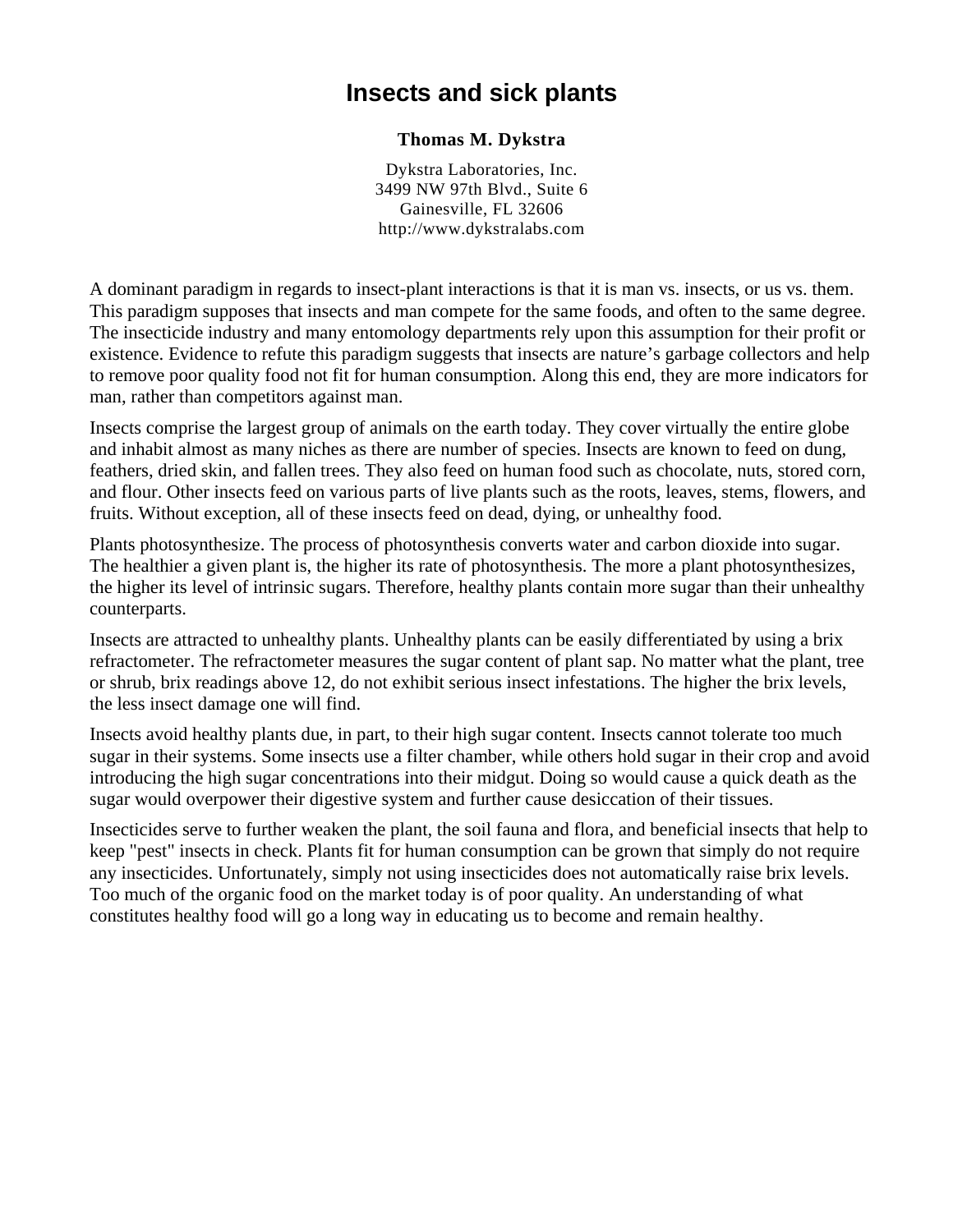# **Can Dielectric Antenna Theory Help Explain Insect Olfaction?**  *(Poster)*

### **Thomas M. Dykstra**

Dykstra Laboratories, Inc. 3499 NW 97th Blvd., Suite 6 Gainesville, FL 32606 http://www.dykstralabs.com

The mainstream theory of insect olfaction insists upon the classic lock and key model. This theory presupposes that a chemical, more specifically an odorant, will bind with a protein receptor and instigate a neural response. An alternate theory suggests that the vibrational energies from a given odorant are what the insect actually responds to. The mainstream theory requires the existence of a protein receptor which has not been established. The alternate theory proposes that insect sensillae act as tiny dielectric antennae. These sensillae respond to or amplify the vibrational energies from the odorants thus facilitating detection.

The vibrational theory took a hard blow when the enantiomer debate surfaced. Enantiomers are mirror images of the same molecule. They have identical chemical properties and so cannot be reliably differentiated by chemical means. According to infrared spectrometers, their vibrational frequencies are also identical. Since insects were reported to be able to differentiate between enantiomers, it was concluded that insects could not be "smelling" vibrational frequencies. The vibrational theory faded from scientific discussion after this apparently foolproof argument appeared in the 1970's.

Two serious errors were made when reaching this conclusion. First, insects do not detect vibrational frequencies in exactly the same way that an infrared spectrometer does. Secondly, enantiomers are similar, but not identical. They are chemically the same, but physically different. Enantiomers can be differentiated on physical grounds by their ability to reliably bend polarized light. Enantiomers could then be differentiated if polarization was taken into account.

All antennas exhibit four basic properties. These are gain, radiation pattern, impedence, and polarization. The latter qualifies all antennas as being differentially able to distinguish angled radiation. As stated, the vibrational theory assumes a mechanism involving dielectric antennae. Since all antennae are polarized, they would be able to distinguish between enantiomers. The scientific literature shows that insects are able to differentiate between enantiomers.

Additional support for the vibrational theory came when man-made dielectric antennae were found to be made far more efficient by drilling small holes in the antennae. In fact, this action may result in a perfect, or lossless antenna. Insect olfactory sensillae are already covered with tiny pores. It is entirely possible that the presence of fine pores in a particular sensillum may exist in order to increase the power, or sensitivity of the antenna, more so than their purported function as simple "windows" for allowing the passage of molecules through an otherwise impermeable cuticle.

In light of these two new pieces of information, the vibrational theory has been resurrected from obscurity and should be open to reexamination.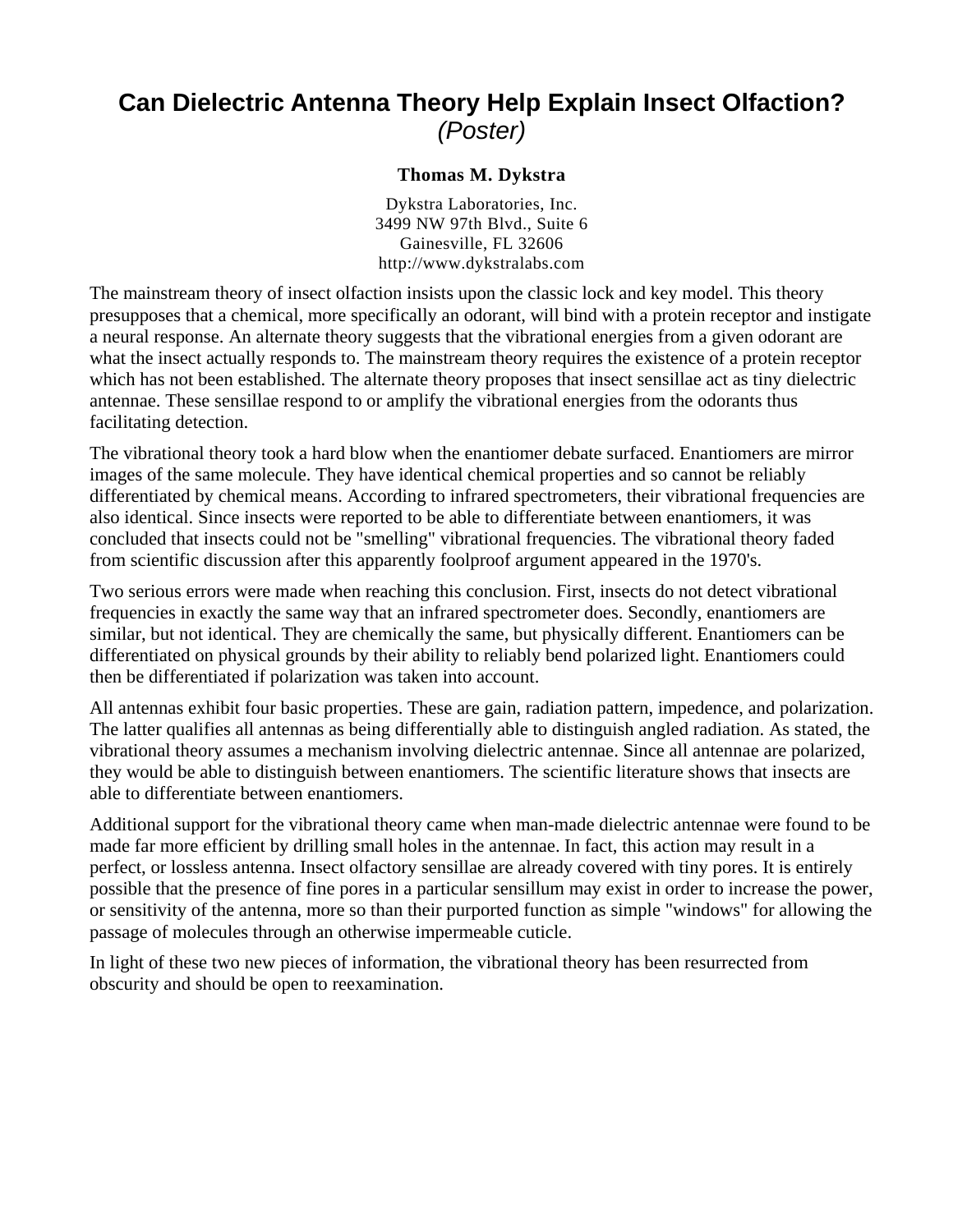### **Towards A Creative Image of Science: Gilles Deleuze and the Necessity of Nomad Science**

#### **Shannon Foskett**

University of Chicago [foskett@uchicago.edu](mailto:foskett@uchicago.edu)

How might science begin to introduce elements of the subjective into its purview? How can it incorporate the findings and knowledges of other disciplines, cultures and eras? These are some of the questions Dr. Robert Jahn recently posed regarding the future of science, in *The PEAR Proposition*, to the students of his undergraduate course in Human-Machine Interaction. Jahn argued that for science to maintain itself authentically as a realistic (if always incomplete) picture of the natural world, it must do all of these things. The pressing question is how this move forward can take place in the face of steadfast positivist and materialist ideologies concerning the nature of science, reality and the subjective. In other words, how can authentic science, as characterized by Imants Baruss, survive within an ecosophic system dominated by inauthentic science? In Kuhnian terms, how can we foster the growth of revolutionary, paradigm-directing science?

This talk will intervene on the level of theory in order to propose a solution for avoiding dogmatism and stasis in theoretical and experimental scientific practice. This solution, I argue, can be found in the concept of nomad science as developed by French philosophers Félix Guattari and Gilles Deleuze between 1980 and 1992. Nomad science, as I will develop the idea, is a method of scientific practice grounded in speculation or *abduction* as a mode of reasoning. It proceeds by postulating deliberately "crazy" ideas and theories in order to highlight and to avoid resting upon assumptions. As an epistemological mode or attitude, it finds its correlate in the ambulant or wandering scientist – what Henry Bauer has referred to as the "hermit scientist." The nomadic aspect of science is continually problematic: "throwing up more problems than it can possibly resolve," it is always endeavouring to "approximate knowledge." Itinerant, wandering science consists in "*following a flow in a vectorial field across which singularities are scattered like so many "accidents"* (problems)." Rather than extracting reproducible constants, searching for laws, or imposing ready-made forms upon matter, nomad science contributes to a science of the singular: the anecdotal experience and the unrepeatable phenomenon.

French historian of science Michel Serres has said that "the great hope is to import concepts scienceward, for practices yet to come. Where can these concepts be gotten, these concepts that aren't concepts yet, if not from matrix places, outside of canonized knowledge?" To this I would add: how can the practice of science be expected to develop its intuitive, abductive properties, if not first elsewhere, in the practice of its own idea? In this spirit, I will draw upon a body of thought that lies outside the canons of Anglo-analytic philosophy of science and "science studies" as such in the hopes of providing new ideas and points of view for theorizing the practice of science. This paper will discuss how nomad science, as well as the concept of the "Body without Organs," provide models of thought that productively respond to problems of anomalous phenomena, experimental replicability, scientific crisis and the thought-experiment.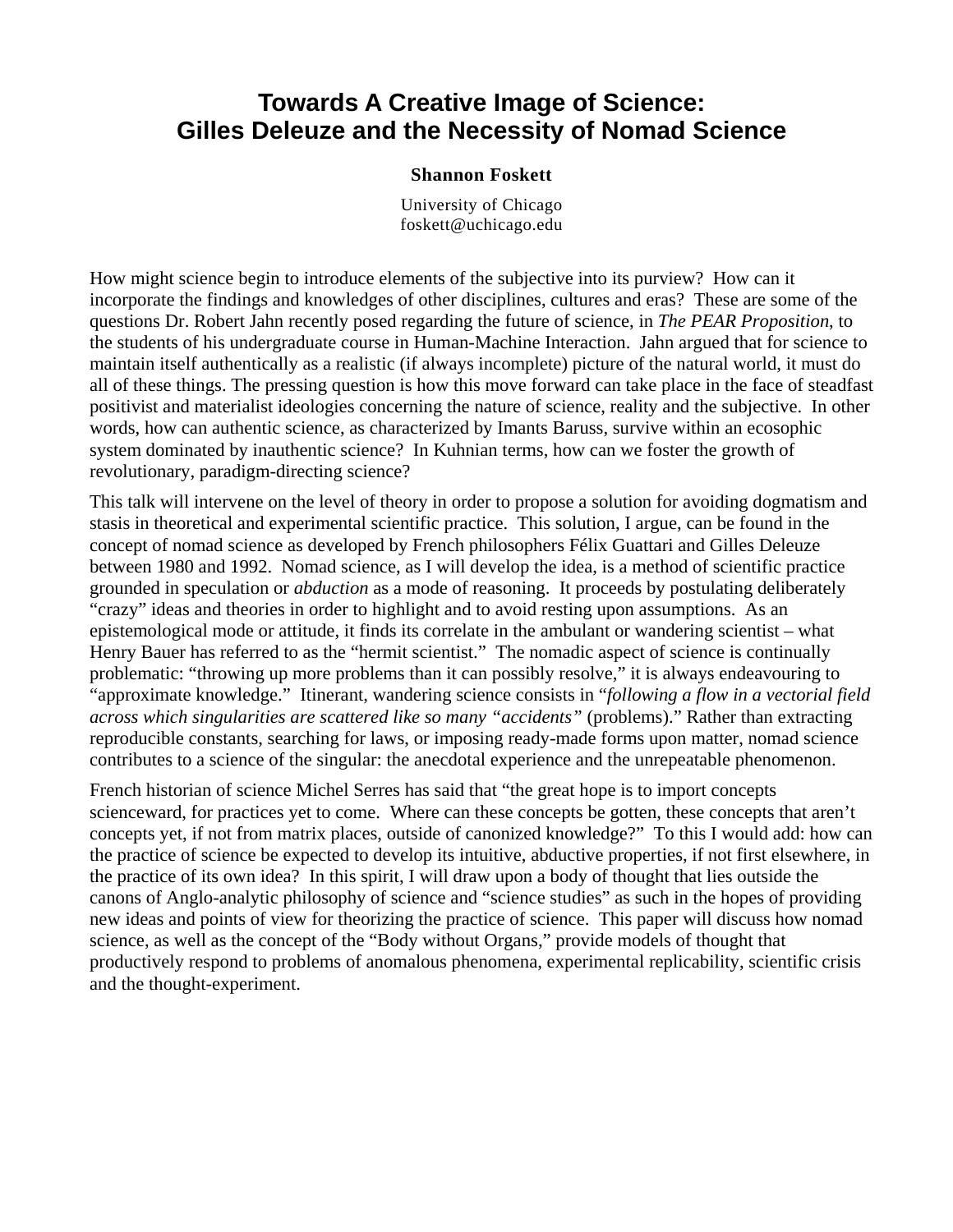# **Dreaming the Future News: Evidence for an Adaptive Pattern Recognition Process**

### **Dale E. Graff**

Psi-Seminars-Initiatives 230 St. Michael's Road Hamburg, PA 19526-8002 [mtnviewer@dalegraff.com](mailto:mtnviewer@dalegraff.com) [www.dalegraff.com](http://www.dalegraff.com/)

During the 25<sup>th</sup> annual Society for Scientific Exploration (SSE) meeting at Orem, UT in 2006 I presented evidence for the reality of precognition that occurs when asleep and dreaming. The seven dream experiences described in that presentation were for incidents reported in the newspapers  $3 - 5$ days after the dreams. This presentation for the  $26<sup>th</sup>$  annual SSE meeting results from continued informal exploratory investigations of precognition primarily with the Dream State Psi (DSP) mode, although some Conscious State Psi (CSP) material is included.

Sixty seven CSP and DSP experiences or projects were completed between January 2006 and February 2007 that had the objective of accurately describing photographs that would appear on the first page of a specific newspaper 3 – 5 days after the dreams (Phase I) and exactly three days after the dreams (Phase II). The sketches made of the DSP and CSP imagery were compared to the future photograph or photographs on the first page of the target newspaper to determine their degree of correlation based on a simplified fuzzy set evaluation approach. A high degree of correlation occurred for 34% of the projects, and a medium degree of correlation occurred for 29% of the projects. The remaining projects had either a very low degree of correlation or none. A cyclic pattern occurred which could indicate some type of biorhythm effect.

The significant finding was that 30% of the projects were for events that had not yet occurred at the time of the DSP/CSP experience. For approximately 30% of these, the sketches had a high nearly exact correlation with a future newspaper photograph published within the operational constraints.

The DSP/CSP sketch and future newspaper photograph comparison process and procedures on how dream crafting can be achieved to enhance results are explained. Specific examples are presented to demonstrate the comparative evaluation process and to present data that suggest how psi data are processed.

An intriguing observation is that details of DSP imagery progression provide hints of an adaptive pattern recognition activity. The DSP and CSP process appears to convert the photograph's content into spatial frequencies that are transmitted sequentially through neurocircuits in the brain that function like bandpass filters or tuned circuits. These frequencies are subsequently reconverted into recognizable imagery based on a memory matching or a bit-by-bit reconstruction process. Another intriguing observation is that the data provided hints of a shift in probabilities and that precognitive phenomenon are not about fixed or absolute future situations. Speculations on potential sources of precognitive information and the nature of time are presented to generate innovative discussions.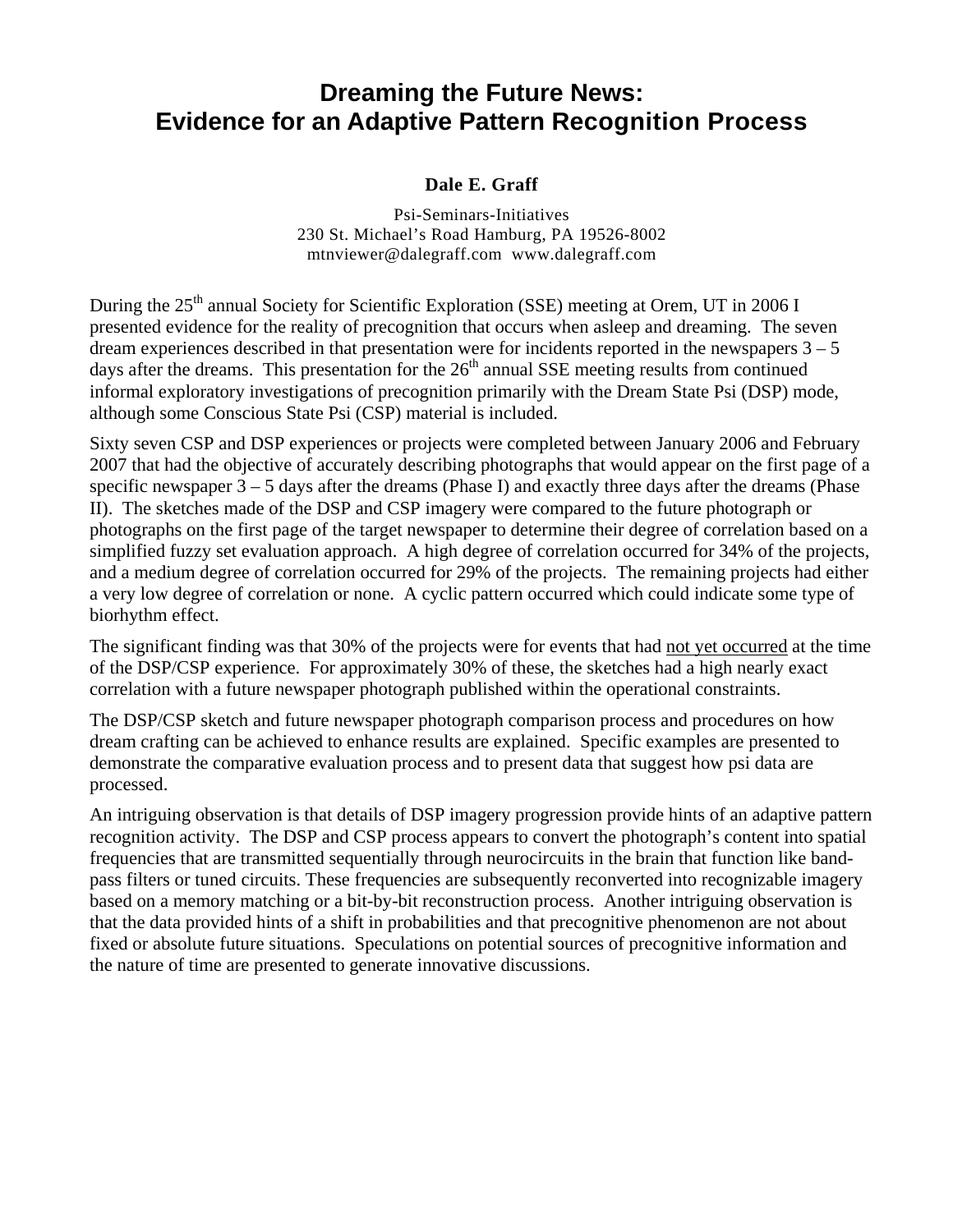# **Anomalous Energies and Balls of Light in Crop Circles: Photonic Refraction, Spontaneous Crystallinity, and Quasi-Particles**

#### **Simeon Hein**

Institute for Resonance Boulder, CO 80302 www.CropCircleScience.com

Crop circles have long been noted for strange, local effects on people and equipment. They are associated with balls of light, camera and battery failure, and anomalous optical effects. We propose three distinct physical effects at work in crop formations that may account for some of these effects. First, we propose that the shape and structure of the plant lay-pattern, specifically the sharp angles at the edge create a photonic, crystalline effect that could interact with the light coming into the formation. As this photonically altered light interacts with the plants, it may alter the distribution of their electron orbits such as to localize and slow them down. In this sense, the crop formation acts like a high-quality optical cavity. Secondly, as the electrons' orbital frequency is lowered they become susceptible to spontaneous phase resonance and are able to interact with the shape of circle via microwave energy in the formation. As such the entire circle acts like a quantum radio transmitter creating spontaneous, localized electron activity. Finally, the active control of electrons within the circle cause it to act like a traditional transistor gate with respect to the standing crop and the laid crop. Short circuiting of cameras and batteries may also be evidence of tunneling quasi-particles which are associated with roomtemperature superconductivity. In effect, crop formations, by virtue of their interwoven lay patterns and morphological symmetry are a new type of organic, crystalline technology.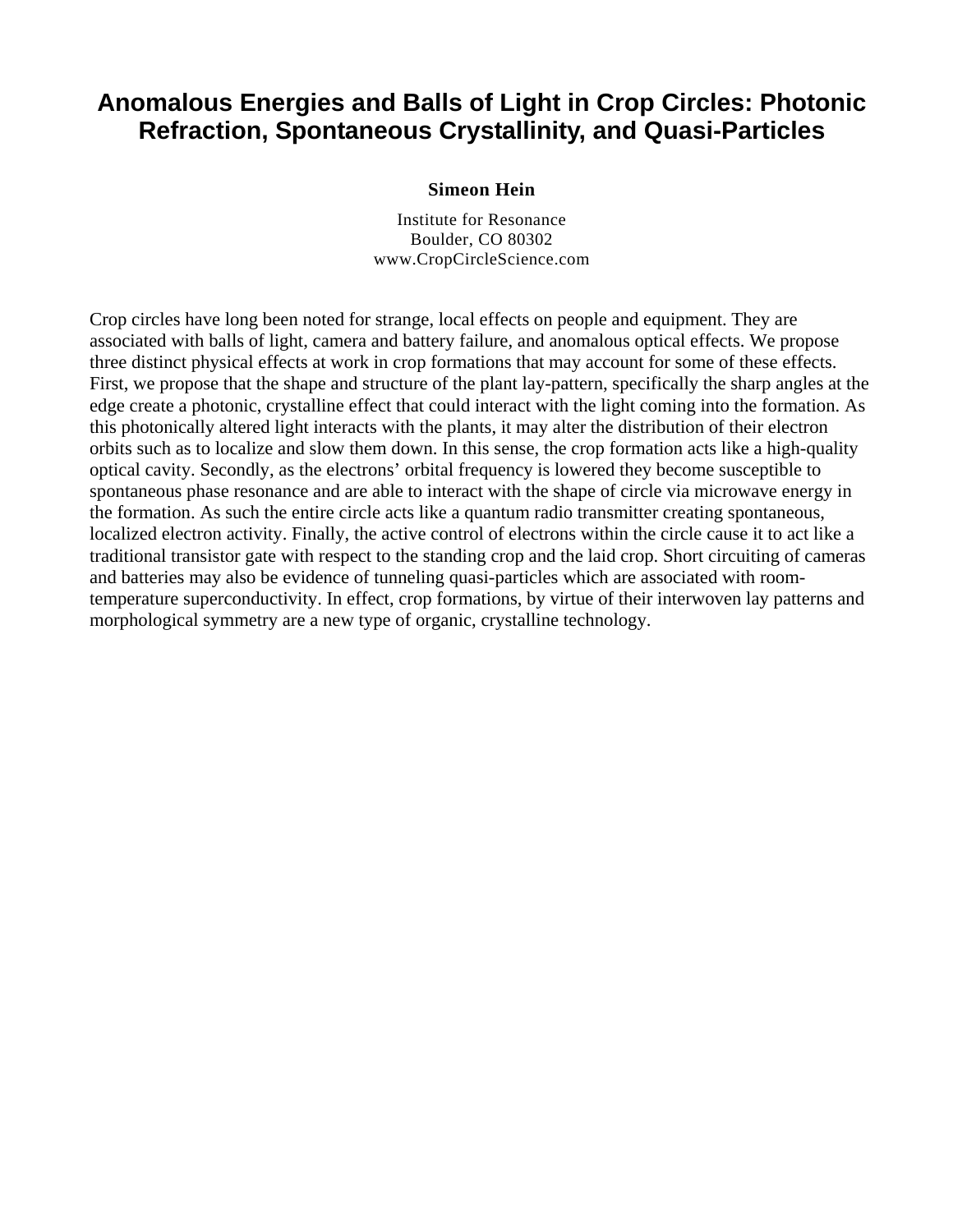# **The Non-Local Mind**

### **The Effects of Group Meditation on Crime, Terrorism and International Conflict**

### **John Hagelin**

Director of the Institute of Science, Technology and Public Policy 1000 N. 4th Street, Fairfield, IA 52557 Phone: 641-472-1200 [jhagelin@mum.edu](mailto:jhagelin@mum.edu) [www.istpp.org](http://www.istpp.org/)

If violence begets violence, can calm beget calm—reducing inner-city violence, terrorism and international conflict?

More than 50 controlled experiments have shown that the peace-promoting effects of group meditation extend beyond the individual to society at large. Published research in leading, peer-reviewed scientific journals has shown that collective meditation reduces violent crime, social conflict, and other manifestations of acute social stress.

In this presentation, we present compelling research on the societal effects of group meditation. These experiments include a \$6 million *National Demonstration Project*, in which 4,000 advanced meditators markedly reduced violent crime in Washington, D.C., plus a series of high-profile experiments showing reduced war intensity in the Middle East.

We examine fundamental physical mechanisms that may account for these long-range "field effects" of consciousness, drawing from recent discoveries in neuroscience and quantum mechanics—including "quantum teleportation," "hidden-sector matter" and "space-time wormholes."

Specifically, many have argued that certain phenomena of consciousness—including field-effects of consciousness—have their physical origin in quantum-mechanical processes. The most challenging associated question has been, "How does the brain—a predominantly macroscopic organ immersed in a high-temperature, high-entropy environment—support quantum-mechanical processes?" Whereas *intracellular* quantum neuronal mechanisms have been hypothesized, it is probably essential that a complete quantum-mechanical understanding of consciousness must incorporate quantum neuronal mechanisms that are *inter-cellular*—allowing correlations among multiple neurons separated by macroscopic distances. Until now, viable inter-cellular quantum neuronal mechanisms have been elusive.

We show that hidden sector matter, predicted by superstring theory, provides a natural mechanism for macroscopic quantum coherent phenomena in biological systems—and for the quantum-mechanical processes associated with consciousness, including field effects of consciousness.

We discuss the potential implications of these findings for reducing terrorism and social conflict, and for promoting national security and permanent world peace.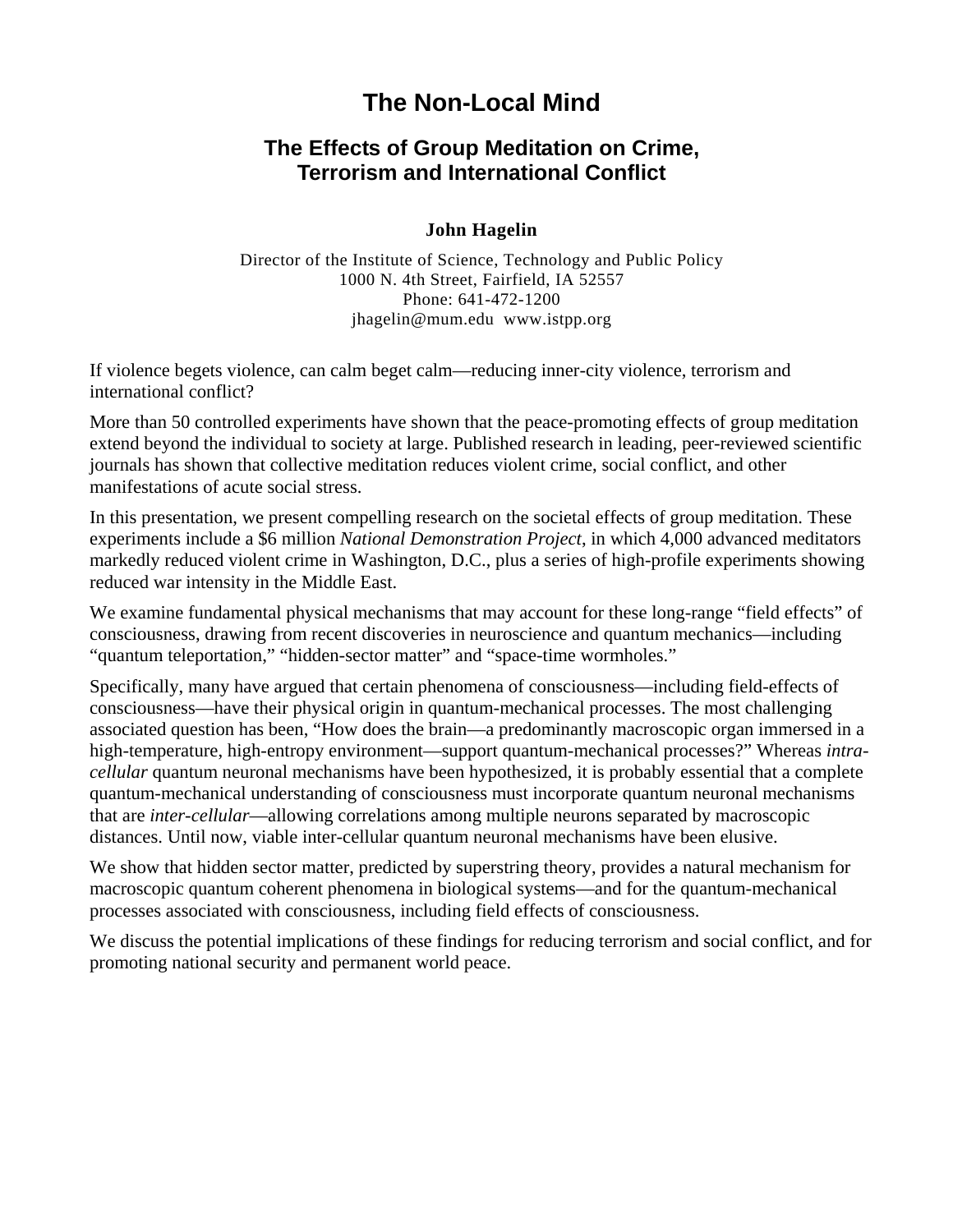# **A New Evolutionary Synthesis to Unlock the Potential of Humanity: A New World View**

### **Barbara Marx Hubbard**

President, Foundation for Conscious Evolution barbaramarxhubbard.com [bmh@evolve.org](mailto:bmh@evolve.org)

The Evolutionary SYNTHESIS is a new world view that reveals a set of new possibilities for our generation which if communicated and acted upon leads not only to fixing current problems but opening up an ever-evolving future of magnificent opportunities. In this SYNTHESIS we recognize ourselves as a young species born into a universe that appears to be coming to life and designed for ever more conscious life. The SYNTHESIS is composed of a "memetic architecture," or memetic environment - an interlocking set of ideas on the Macrocosmic (universal) through the Mesocosmic (Social/technological) to the Microcosmic (Individual/ spiritual/creative).

The SYNTHESIS integrates the Evolution of the Universe, the Evolution of Evolution, the Evolution of Humanity as a Society, the Evolution of the Person into one great and glorious Evolutionary Breakout or Phase Change now happening in our midst on planet Earth.

The EVOLUTIONARY SYNTHESIS has continuity with the powerful revelations of the Judeo-Christian tradition, as well as Eastern revelations. In fact it affirms and fulfills our species' most profound aspirations through a positive integration of our spiritual, social and scientific/technological capacities.

The SYNTHESIS is composed of a "memetic code," a set of ideas that create. They become evolutionary agencies that provide an optimal path for the fulfillment of life's potential.

The SYNTHESIS is not to be pinned on the wall of the church, as Martin Luther once did with his famous 95 Theses, but is to be communicated through all media and means to as many people as possible. It is "pinned on the wall" of the current worldview that sees our crises as overwhelming, our solutions as inadequate, and our nature as unchanging.

This Evolutionary SYNTHESIS, this new world view has never been integrated before because 1) our crises are new, 2) our capacities are new, and 3) no one on Earth is an expert on how a planet matures from its high tech, overpopulating, polluting, warring phase to the next stage of our evolution.

There is an Evolutionary Gap from "here," our current crises and opportunities to "there", ourselves growing into our spiritual, social, scientific/technological potential as a universal species.

The SYNTHESIS helps us cross that Evolutionary Gap to the "other side" of the transition from one phase of our evolution to the next. It forms a bridge for us to transition through to the next phase of life.

The Evolutionary SYNTHESIS is neither provable nor falsifiable. It is based on current scientific/philosophical/spiritual investigations, combined with personal experiences that are shared and verified subjectively among a growing group of individuals.

(Each of these elements of the New World View has beautiful quotes to be added that come from major visionaries, scientists and activists of our generation. They represent voices of evolutionary insight and leadership that when combined offer us a path toward the "ascension" or evolution of humanity as a new way through together).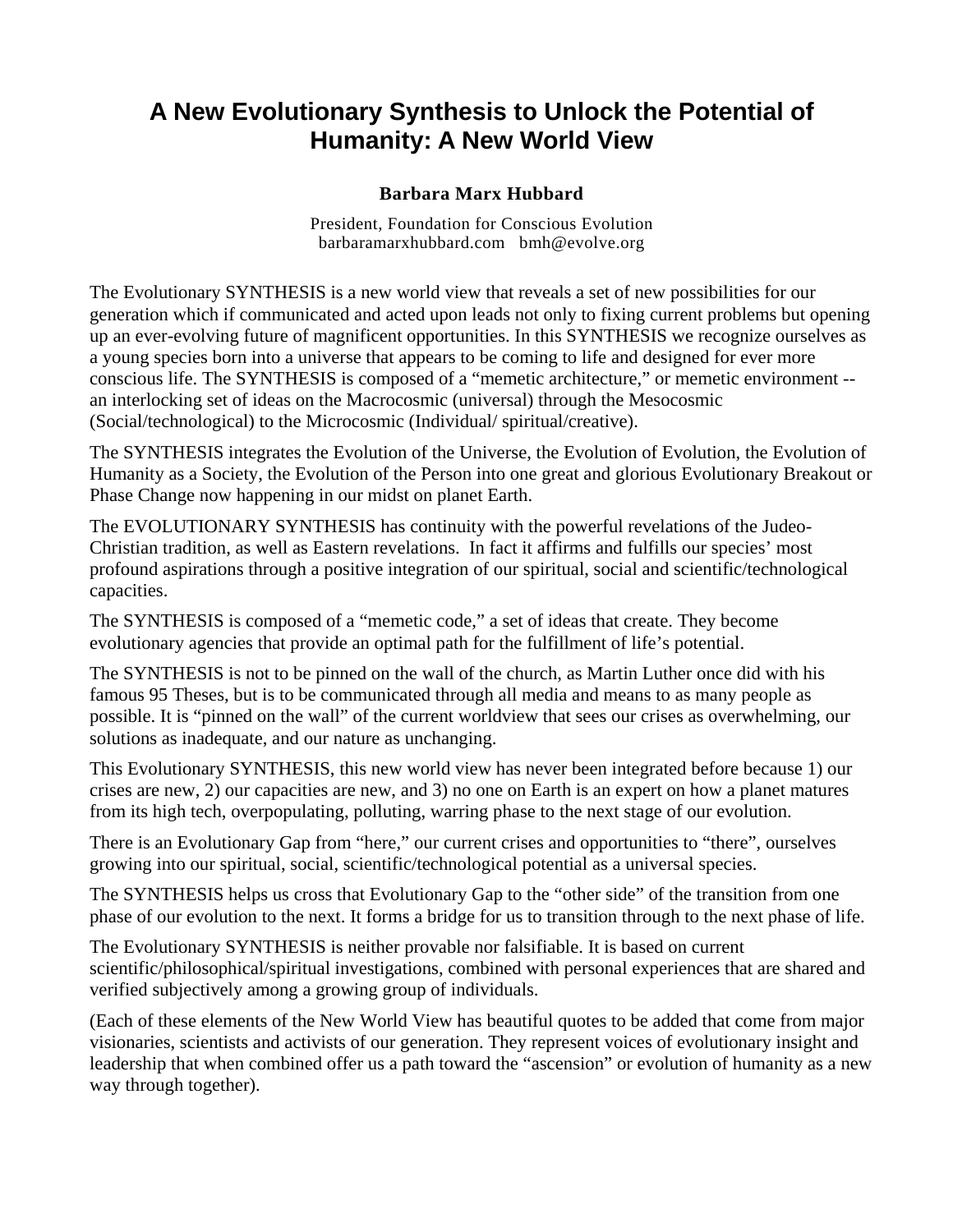### **PEAR: Past, Present, and Projected**

#### **R. G. Jahn & Brenda Dunne**

Princeton University

Over the past three decades, the Princeton Engineering Anomalies Research laboratory has conducted extensive empirical studies of anomalous human/machine interactions and remote perception, which have fostered development of several conceptual models of such phenomena. All of this work has been summarized on our website, [http://www.princeton.edu/~pear/,](http://www.princeton.edu/%7Epear/) from which some fifty articles can be downloaded, and a companion DVD/CD set may be ordered. Three years ago the program undertook a deliberate reduction of its experimental agenda and staff, culminating in closure of its laboratory facilities a few months ago. During that period an ambitious forward-reaching program of activity was undertaken, comprising comprehensive archiving of all past results, models, and insights; intellectual support of a new generation of scholars; and stimulation of marketable products promising beneficial public applications. From this point on, the primary platform for these enterprises will be the International Consciousness Research Laboratories, [http://www.icrl.org,](http://www.icrl.org/) a 501(c)(3) non-profit organization with a distinguished international, interdisciplinary membership, several of them from this Society. In this new era, we also plan to continue our service to SSE, which, over the same span, has provided a precious forum for propagation of our results and ideas to an open-minded and convivial assembly of colleagues and friends. It is our conviction that SSE, like ICRL and PEAR, is itself on the threshold of a new era of operations wherein a fresh generation of creative scholars will infuse its research, reportage, and management, with far less deference paid to uninformed public and professional skepticism; and the methodology, insights, and understandings it develops will lead, rather than emulate conventional scientific practice. We look forward to sharing all of this with you well into the future.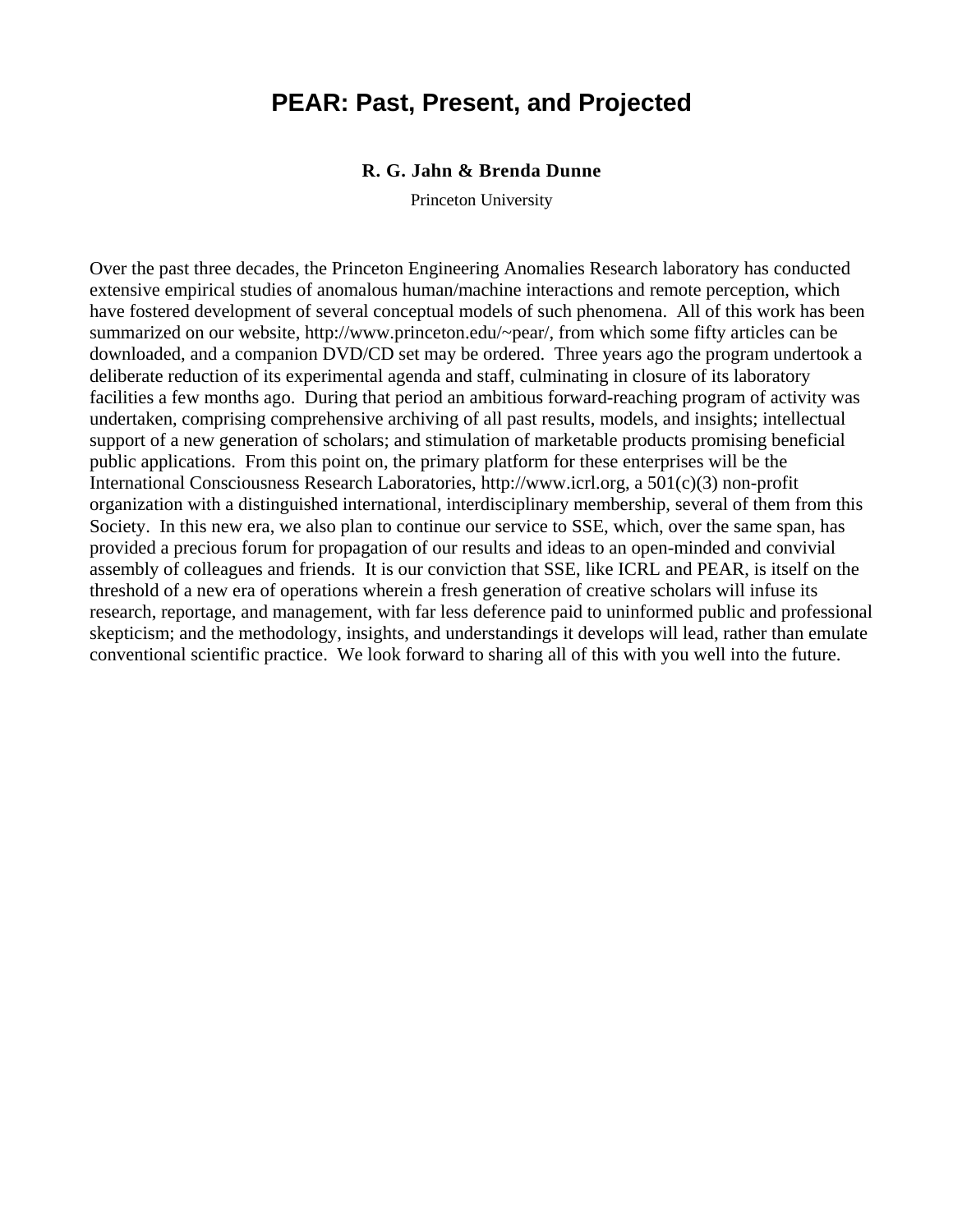# **Special Abilities "Bottling" Art**

# *(Poster, Presented as a 20-Minute Film)*

### **Ion Lisii**

Romania [ion\\_lisii@yahoo.com](mailto:ion_lisii@yahoo.com)

The work tends to give an answer to the fact that science, technology, sport, etc. taking into account their accelerated rhythms, there isn't time to wait for the spontaneous appearance of persons with special abilities, capable to find solutions to the nowadays bottleneck situations. In addition, existing high skilled technical specialists may have often the disability of a disharmony between the levels of consciousness toward the levels of sub- and supra consciousness in the creation processes.

In such a situation, triggering of necessary abilities becomes an imperative. In this context, the author advances a technology inspired by putting into practice of those processes scientifically sustained by the formulae:

 $E/m = c<sup>2</sup>$  (energy volatilization, destructurization);

 $E/c^2 = m$  (energy structurization, condensation);

 $mc<sup>2</sup> = E$  (energy transmutation, tincturation).

The given technology emulates methods used in the folk traditions that come from villages with a low "level of civilization". Such methods are characterized by their simplicity, confidentiality and spontaneous provenience (initiation, revelation). In this sense, the paper is oriented to the general vision of used methods and achieved results.

As a modality to potentiate certain special ability to a person, a readaptation trigger should be invoked. As such a trigger may serve for example, a glass of tincturated liquid. In the proposed tincturation technology, besides the support material equipment, force fields are also used to handle energies, as well as material and psychical catalysts. Selection of the proper liquid is also important.

The tincturation technology may be based not only on the liquids, but on the images or other material supports as well. The adequate tincturation of images at their creation is made similarly to the liquid tincturation.

The effects are confirmed through computer diagnosis.

This method can have multiple uses, but its most welcome usage would be to multiply the special ability to be healthy.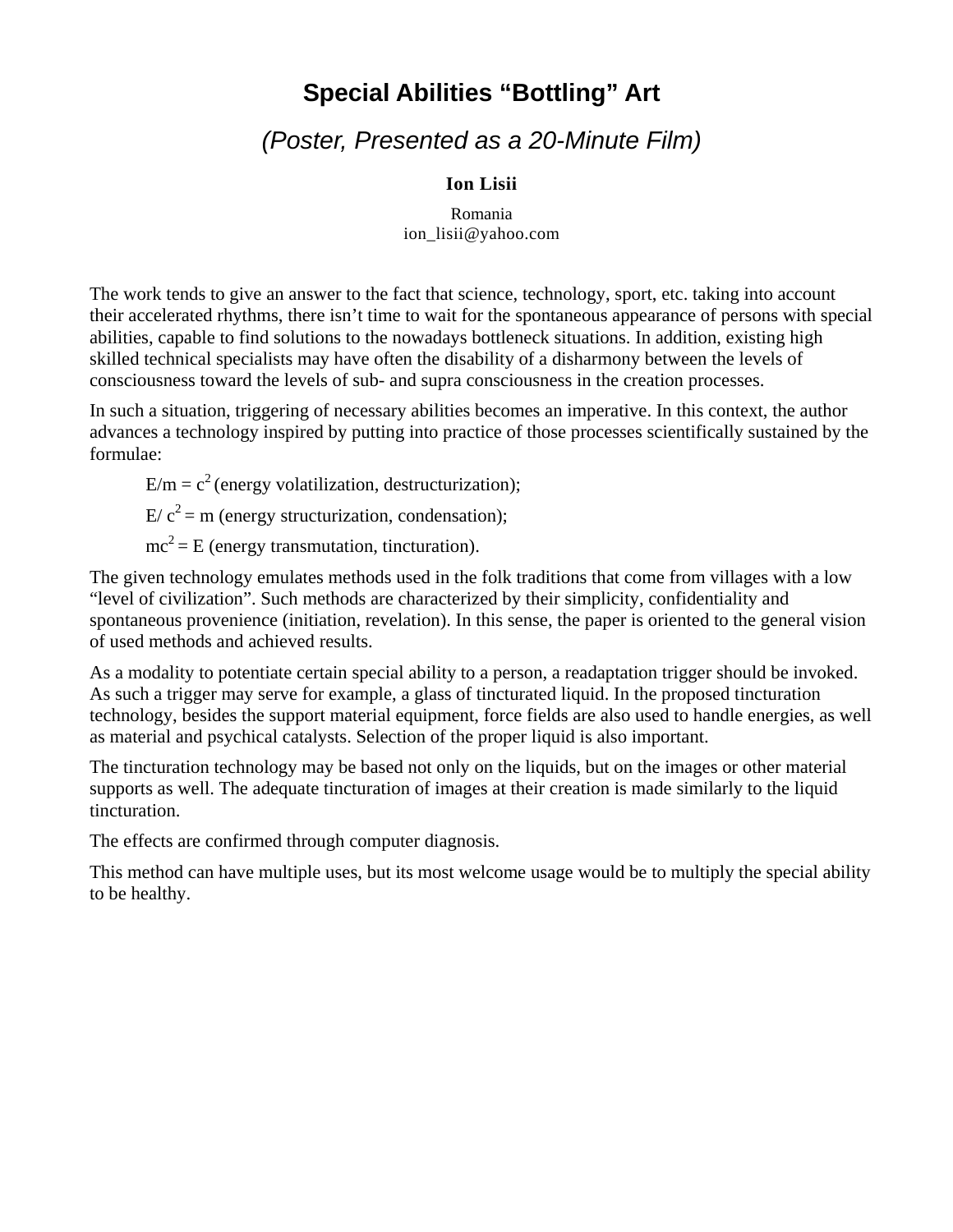# **A Logical Study of a Scientific Controversy**

### **Ian McCausland**

Professor Emeritus, Department of Electrical and Computer Engineering University of Toronto, 1002-2111 Lakeshore Blvd West, Toronto, ON M8V 4B2, Canada [imccausland@sympatico.ca](mailto:imccausland@sympatico.ca)

Some scientific controversies continue for long periods of time without ever reaching agreement. An interesting example involves the special theory of relativity, where disputes, especially concerning what the theory predicts about the behavior of clocks, have continued for nearly a century without satisfactory resolution. Although most scientists believe that the controversy was resolved long ago, the present situation is unsatisfactory because many of the published arguments that support the supposed resolution are unsound.

There are two main kinds of criticism made against special relativity: claims that the theory has been refuted by experiment, and claims that the theory is logically inconsistent. This paper is concerned only with the claims of inconsistency.

The motto of this paper is T.H. Huxley's statement that "the scientific spirit is of more value than its products, and irrationally held truths may be more harmful than reasoned errors." If the special theory is correct, it should be possible to use rational arguments to defend it, and to expect that rational discussion would lead to agreement. Many scientists believe that those who criticize relativity are lacking in mathematical ability, although in fact the mathematics is very simple; it is the application of the mathematics that presents the problem, and that requires logical reasoning.

The paper will illustrate the problem by examining some defensive writings that show a serious lack of understanding of logical reasoning on the part of highly influential scientists. Although it is vitally important that a scientific theory be free of inconsistency, some eminent scientists have committed serious logical fallacies in defending the special theory, showing that they are unaware of the logical properties of inconsistent theories. These logical errors show that, even if the special theory is true, some of those who believe in it do so for irrational reasons.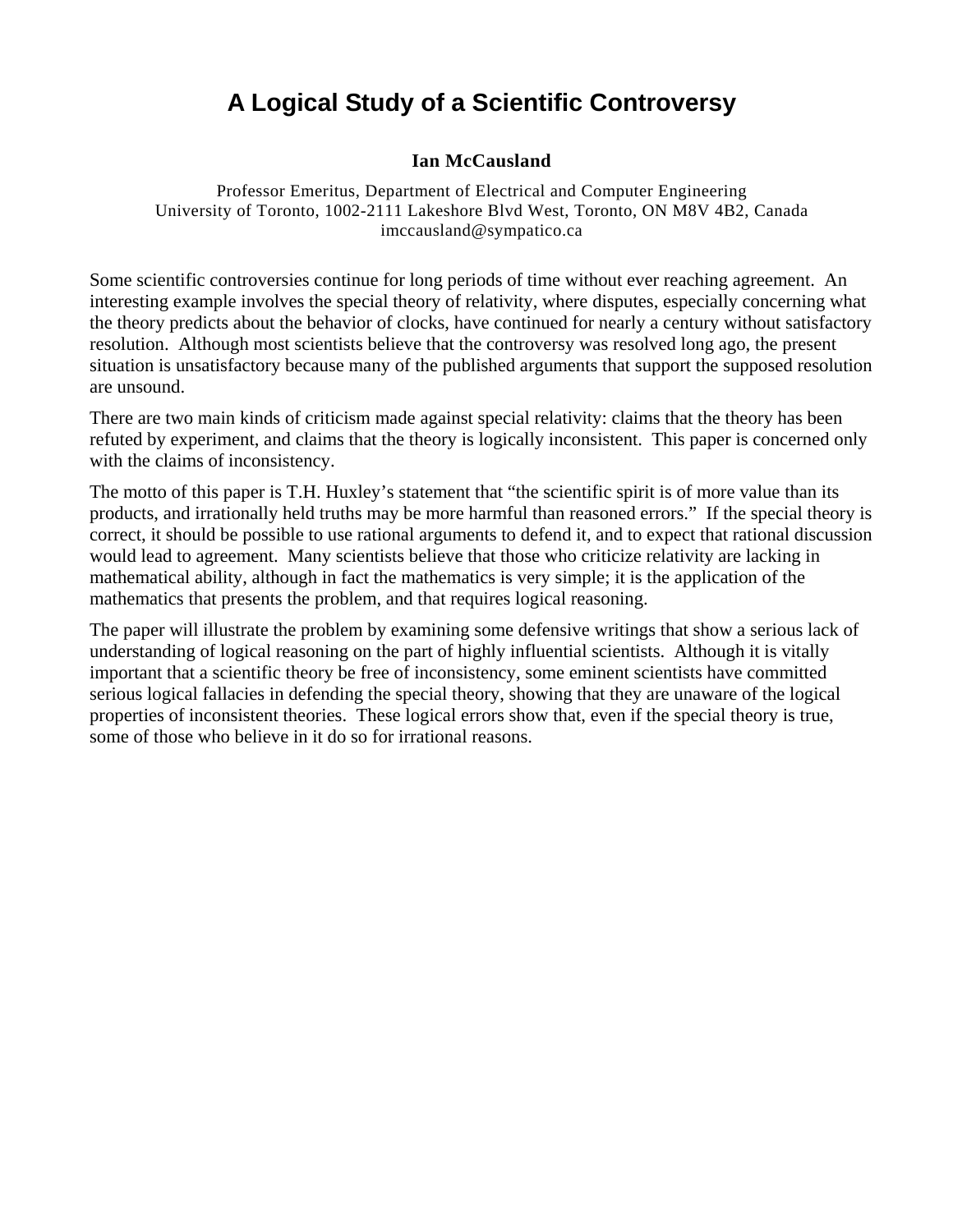# **A Very Simple Test for Psi**

### **Garret Moddel and Kevin Walsh**

PsiPhen Laboratory University of Colorado Boulder, CO 80309-0425 moddel@colorado.edu

Although many laboratories have published results showing an effect of intention on random physical systems, most mainstream researchers remain skeptical about the existence of such phenomena. Given that this psychokinesis (PK) effect is contrary to the worldview with which many scientists have been inculcated and that it is difficult to know if an experiment carried out by others is shoddy, such skepticism is understandable. Accepting the existence of a phenomenon that is outside of what one is comfortable with can be made easier if one can demonstrate it for oneself. Therefore there is need for an extremely simple PK experiment that uses little specialized equipment, so that any interested researcher, even at the high-school level, can carry out the experiment to test for PK. We present such an experiment and initial results.

The experiment involves using intention to modulate the reflection of light from a glass slide. Transparent glass transmits approximately 92% of the incident light and reflects approximately 8%, 4% from each surface. Considering the light as photons to be detected, one cannot know in advance whether any given photon will be among the 92% transmitted or among the 8% that are reflected. The reflection process is therefore a fundamentally random binary process, akin to a random stream of bits passing at a rate of roughly 10^16 per second. Just as the output of electronic random number generators have been shown to be subject to intention, so too should be this bit stream.

We mounted the reflection apparatus in the center of an optical table, surrounded by a box that was open at the top. Detectors converted the reflected and transmitted intensities into photocurrents that were digitized, and the ratio was tabulated by computer. We recruited 26 college students having no special training in directing their intention to perform the PK. Standing at the side of the table and looking at the glass slide, each subject was asked to use his or her intention successively to raise, leave unchanged, lower, and leave unchanged the reflected intensity through three cycles, with each period lasting for 30 seconds.

In our initial test we obtained an increase in the average ratio of reflected-to-transmitted intensity of 6 parts per thousand from the low-intention condition to the high-intention condition. The neutralintention condition result was very close to that of the high-intention condition. Using an SAS analysis that takes into account variations within a person, across trials, and between persons, the p-value for the difference between the low-intention and high-intention results was 0.052. We report on this experiment and additional work.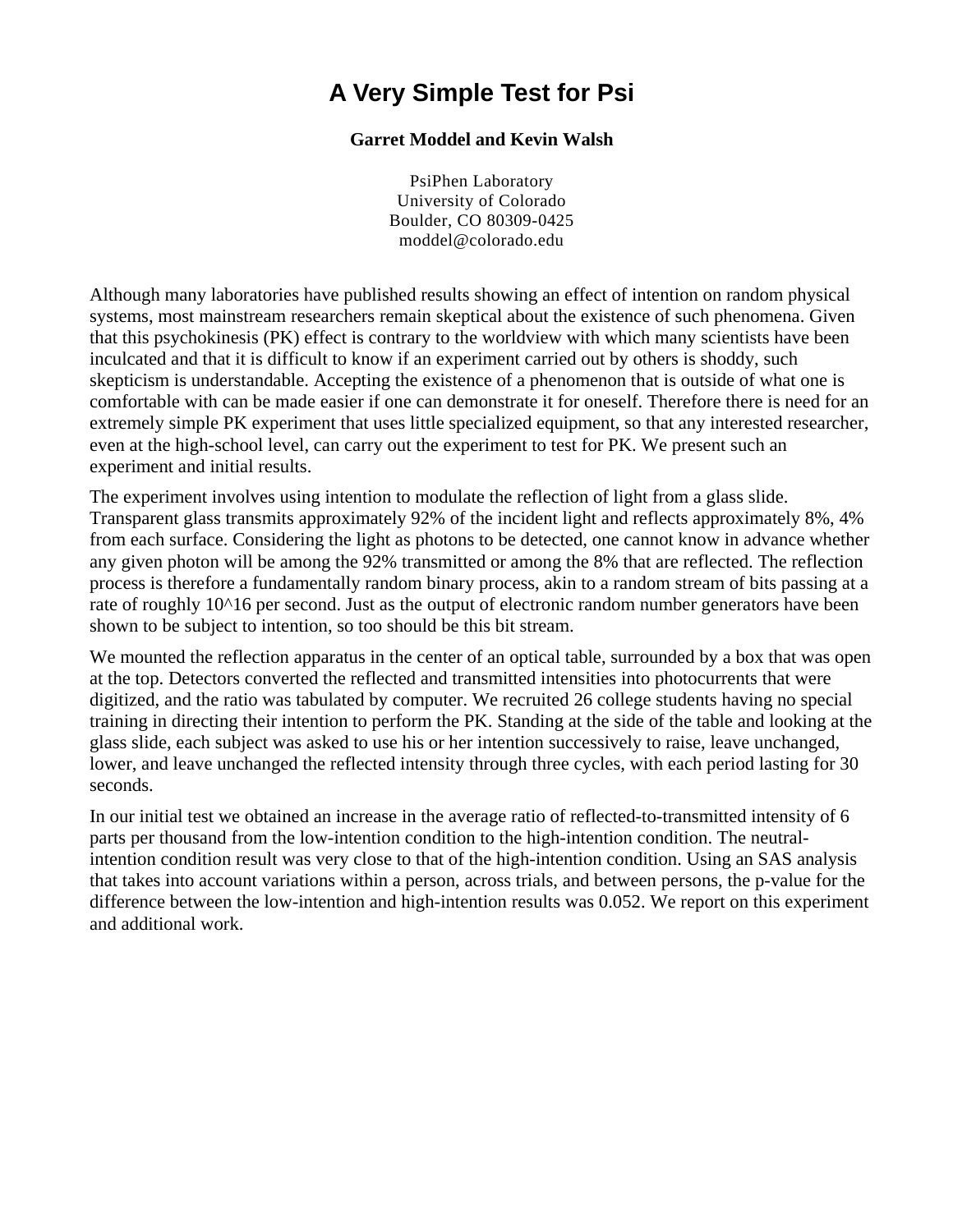# **The Possible Importance of Frequency and Duration of Treatment in Bioenergy Healing**

#### **Margaret Moga**

Indiana University School of Medicine

and

#### **William F. Bengston**

St. Joseph's College

In previous experiments, Bengston and colleagues demonstrated a high rate of tumor regression (87.9%) in experimental mice with hands-on healing as the sole method of treatment. In these experiments, animals were treated daily with 1 hr of hands-on healing for the duration of the experiment. In each case, the animals developed tumors which grew in size until a blackened area appeared on the surface of the tumor, at which time the tumor regressed, and the mice were immune to further inoculations of tumor cells. In the present series of experiments, we examined the effects of distant healing using the same tumor model with Bengston as healer. Tumor-injected mice initially received three hands-on healing sessions (1-hr each), followed by weekly 1-hr distant healing sessions for 12 weeks. In one experimental group of mice  $(n=9)$  where tumor size was closely monitored during weeks 5-12, we observed 4 animals with tumors that regressed completely; 4 animals with tumors that increased in size, resulting in death, and one animal with a tumor at the completion of the study – for an overall tumor regression rate of 44.4%.

Our results suggest that 1) weekly distant healing is not as effective as daily hands-on healing, and 2) there may be an optimal dose of bioenergy healing required for tumor regression. Concurrently in these experiments, we examined blood parameters of both control and experimental mice. We observed no significant differences in the blood parameters (e.g., hemoglobin, white blood cell count) of experimental mice treated by Bengston as compared to untreated mice, suggesting a trend towards the "resonance effect" previously proposed by Bengston. Further experiments are necessary to establish an optimal dose regimen for distant healing of tumors in mice.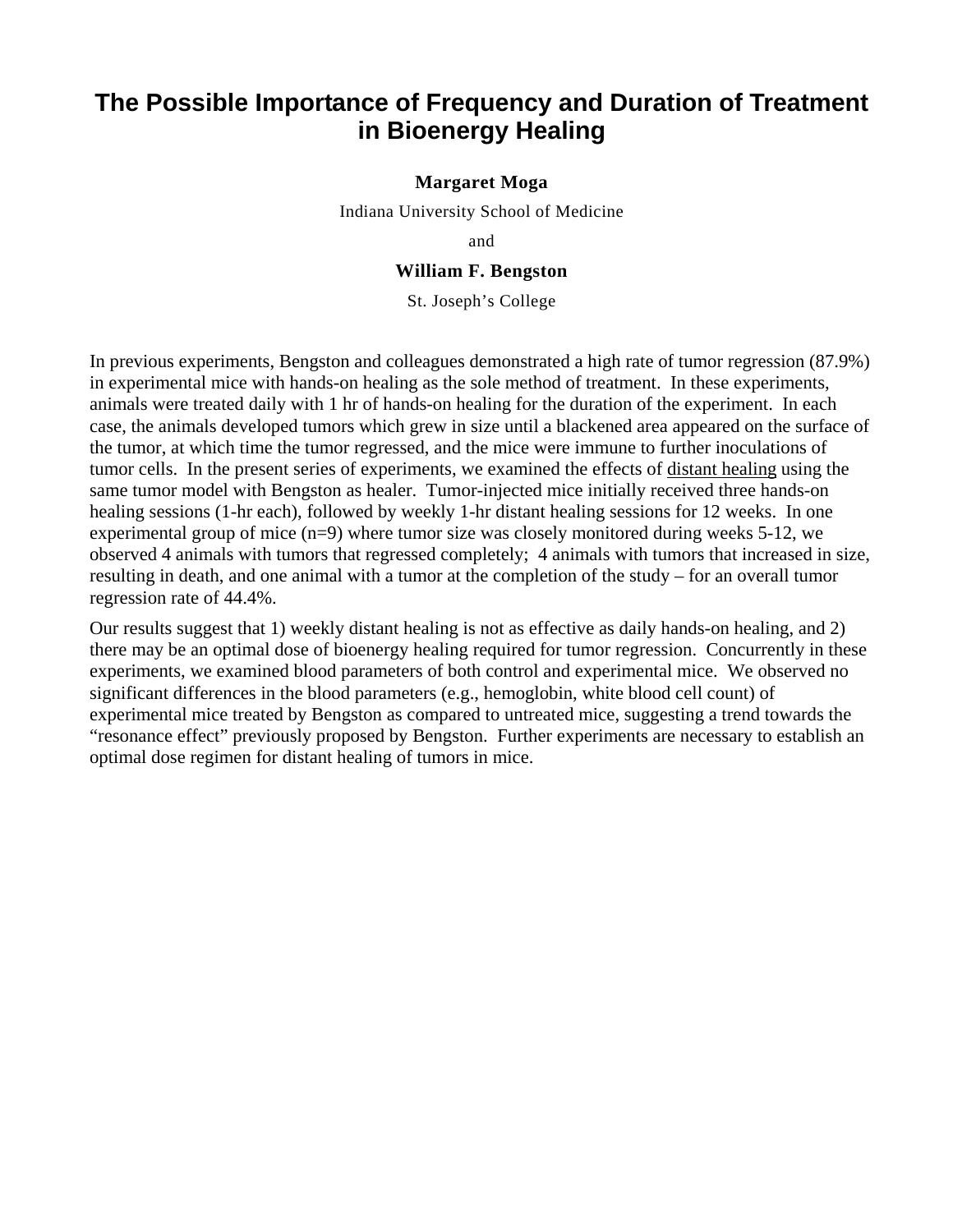# **Vascular Semantic Resonance and Embryo-logics**

### **Jean Ratte, MD**

Agence Recherche Épistémologie Appliquée Montréal, Québec, Canada

Clinical Research for the last 20 years suggests that the cardiovascular system works as a multiplexing waveguide carrying many signals, a resonant cavity amplifying the cellular microtubular vibrations, an interferometer detecting not only the EM waves but also the gravitational field, the strong and weak nuclear interactions, a manifold linking matter and mind..

The vascular system conveys transversal blood waves or pulse, waves of the content, known in medicine for ages. Less well known are the longitudinal and spiral waves of the vascular walls, waves of the container. These ones are the support of harmonic oscillation between cellular pigments and environmental pigments. The vascular network acts as a resonant cavity amplifying the cellular microtubular vibrations. This clinical vascular spectrogram shows the vibratory or operative identity of specific pigments and specific ideograms. However vibratory identity is not ontological identity. This clinical phenomenon gave rise to Vascular Semantic Resonance (VSR).This resonance or symmetry between syntax and semantics measures the effect of thoughts, spoken or written language, on the human body.

VSR shows that the 4 fundamental interactions share a vibratory identity with the developmental stages of the embryo or ontogenesis.

The undifferentiated stage or Morula resonates to Gravitation. The second stage or Blastula, inside/outside polarization of space, gives rise to Ectoderm resonating like EM, linear extension, and to Endoderm resonating like weak nuclear Field. Endoderm is also polarization in anterior/ posterior. The third stage or Gastrula gives rise to the implicate mesoderm, chirality and helicity, polarization of time and top/bottom gradient. These are not analogies but reproducible clinical results.

Each stage corresponds to a specific logic. The undifferentiated Morula is Prelogic. The Ectoderm is logic of non contradiction, of middle excluded, sensory « scientific objectivity »; wave or particle in physics. The Endoderm is logic of antagonism or contradiction; middle included, wave and particle. The Mesoderm is logic of the complex manifold, crossed double contradiction, hypersymmetry matterantimatter.

What is anomalous for the ectodermic logic, Euclidean or linear « scientific » logic, is not anomalous for the second or endodermic logic. The third or mesodermic Riemann logic gives a view from the « center of the top » where dichotomies are replaced by poles of complex dynamic systems or holons integrating Matter and Mind in one living whole process.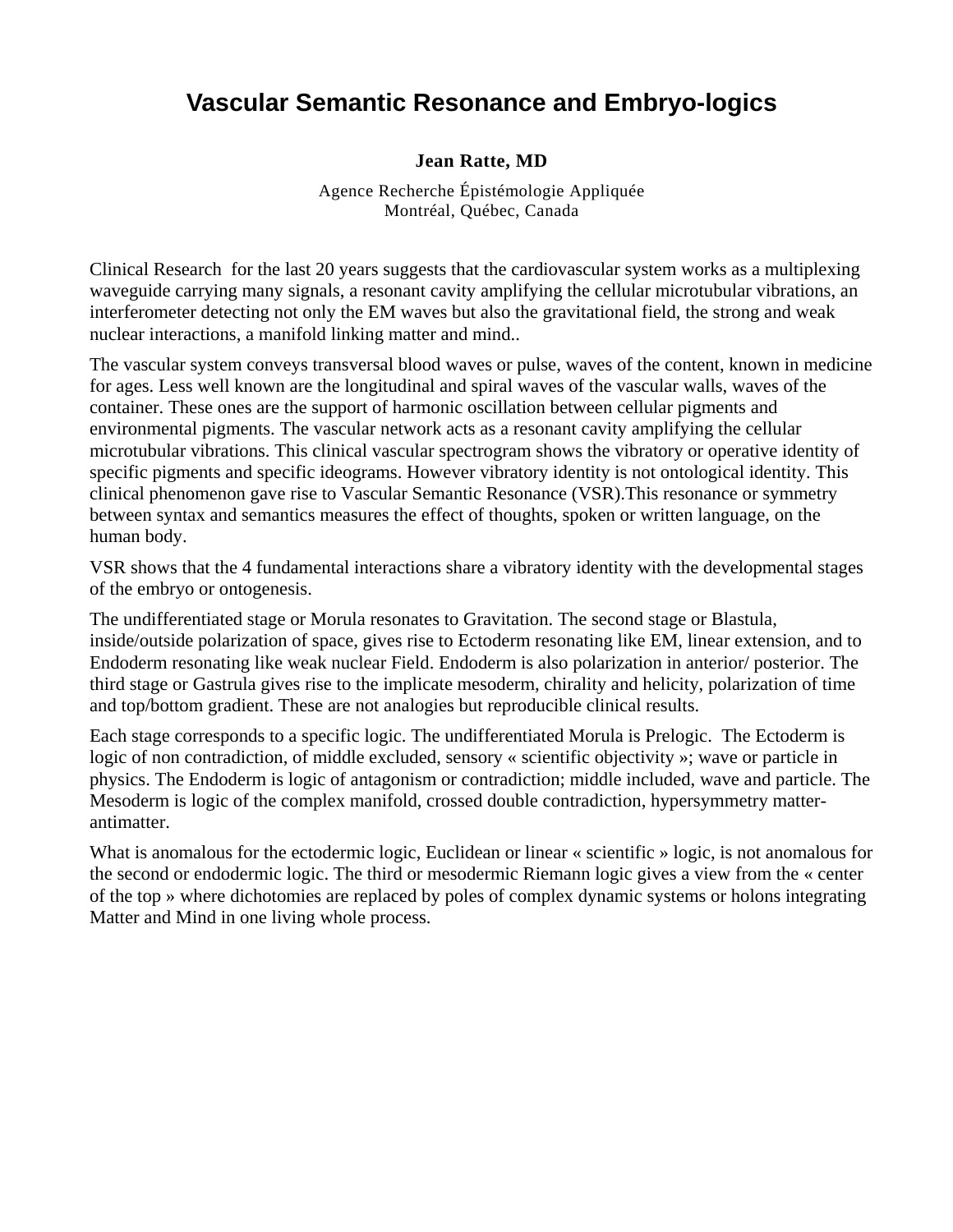# **A New In-Vitro Bio-Assay for Measuring Quantum Effects of Subtle Energies at the Molecular Level**

### **Glen Rein**

Quantum Biology Research Lab Ridgway, Colorado

Macroscopic quantum effects were studied at the molecular level using a new *in-vitro* bio-system involving hydrogen bonds. The sensitivity of this system to exogenous subtle energy fields indicates the application of this bio-assay for the measurement of non-classical forms of energy. The making and breaking of hydrogen bonds, which hold together the DNA helix, was studied by measuring conformational changes in human DNA winding and unwinding. Both properties of DNA were measured using a laboratory grade spectrophotometer. Static measurements of DNA unwinding were taken before and after energetic treatment. The dynamics of rewinding (after thermal denaturation) was measured in real time during energetic treatments.

Since quantum tunneling of protons occurs within hydrogen bonds, winding and unwinding of DNA can be considered a macroscopic quantum measurement.

Conformational changes in DNA were shown to be highly sensitive to various forms of subtle energy. In the case of biofield energy, as directed by conscious intention, the results indicate that different intentions could either promote winding or unwinding of DNA *in-vitro*. Surprisingly, the results also indicate that of the various healing arts practitioners tested, some slow down the rate of rewinding whereas others speed it up. This suggests that healing arts practitioners utilize two distinct types of energies with opposite biological actions (at least on DNA). Furthermore, non local effects were also observed where the healer was approximately 1 mile away from the DNA samples.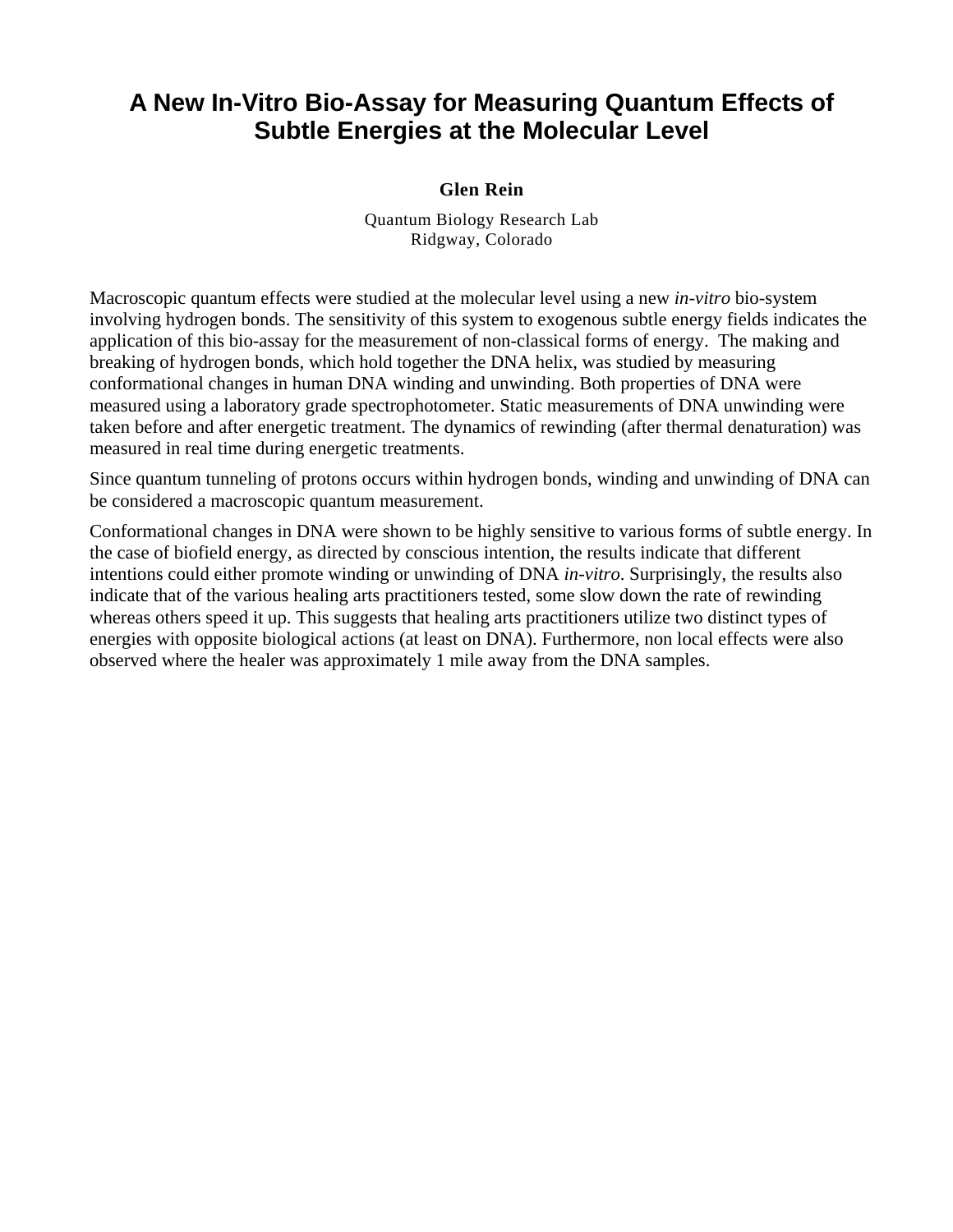# **UFO Research: Where are We Now?**

### **Mark Rodeghier**

Center for UFO Studies 2457 West Peterson Avenue Chicago, IL 60659 markrod@xsite.net

The UFO phenomenon remains an enigma sixty years after it burst into public view in 1947. UFO sightings have waxed and waned over this period, and so too has the serious study of the subject. Although government interest and involvement in UFO investigation has received great attention, and set the early tone for much of the treatment of UFOs, very little serious work was done by those with official projects to increase our knowledge. Instead, civilian researchers, both amateur and professional, have worked under the handicap of essentially zero funding and lack of institutional support, but with much public interest.

We are certainly more in the dark about UFOs—though not about the fact that the phenomenon is a true scientific puzzle—than most serious researchers would have suggested thirty years ago. Individual wellinvestigated sightings continue to be the bedrock of the phenomenon. Still, science has been done on UFOs, and this talk will review a few selected areas to outline some of that work and what it tells us about UFOs, the possibility of their study, and the potential direction of future work. Some consideration will be given to the institutional, sociological, and phenomenological barriers that hamper scientific study.

Everything we have learned about UFOs continues to argue that: 1) the unexplained UFO phenomenon is multi-causal, and that several anomalies have been lumped under the label "UFO." but 2) that a nonterrestrial intelligence is the cause of some of the most mysterious sightings continues to be a viable hypothesis. What this implies about the subject and its link to the larger scientific community will be reviewed, especially in light of recent advances in science about the likelihood of extraterrestrial life and the evolution of life on earth.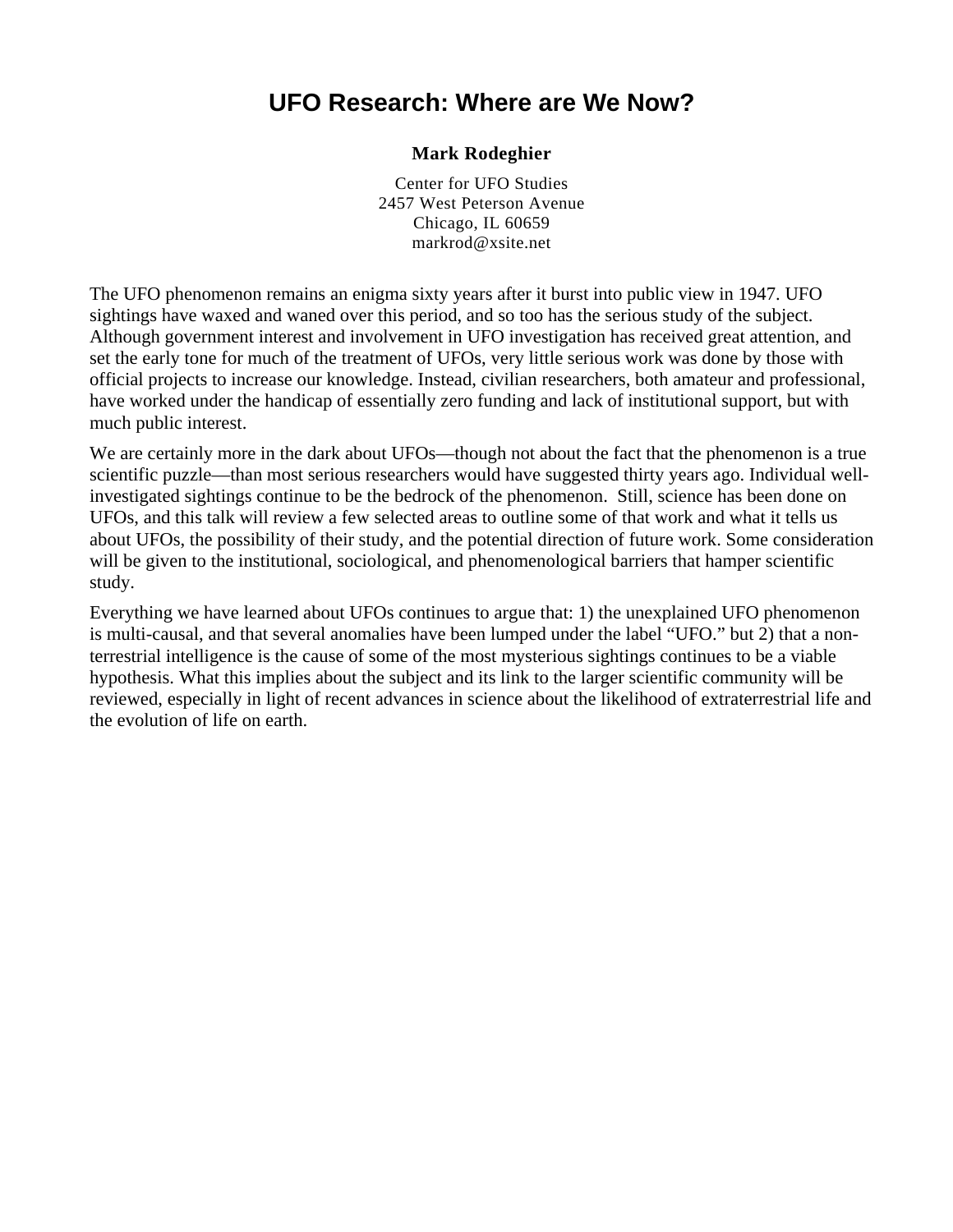### **Consciousness, Psi, and the Two Brains**

#### **William Roll**

Psychology Department, University of West Georgia, Rollpsi@aol.com

The brain is divided into a left and a right hemisphere that are bridged by the corpus callosum. When this is severed to relieve epilepsy, two distinct brains are revealed. The left brain works in terms of cognitive categories, measurement and serial learning, of which language is a prime example. Language supplies logic, including the law of the excluded middle, according to which an object cannot be composed of two different things. The right brain works by affective categories, multitasking, and allows for objects to merge, as in dreams. The left brain is focused on objects within reach of the sense organs and skeletal muscles, objects known as local. The right brain responds to nonlocal or distant objects as well. Myers (1903) identified psychic abilities with the subliminal mind. In contrast, the supraliminal mind guides familiar perception and behavior. He spoke of a "subliminal uprush" (p. 20) as an emergence into waking consciousness of creativity, telepathy, clairvoyance and PK. We can now see that the subliminal mind is the mind of the right brain and that the supraliminal mind is the mind of the left brain. Later work supports Myers' position. White (1964) found that psychics largely rely on visual images. In tests with the psychic, Bill Delmore , Kelly et al. (1975) note that his ESP is "encoded in the form of fleeting visual images." Braud and Braud (1975) finds an advantage of borderline significance in free response ESP trials after the subjects had listened to a tape intended to elicit right brain mentation as compared to trials following a left mentation tape. To determine if the left brain interferes with ESP, Broughton (1976) compared conditions where the subjects were occupied with reading (which may distract the left brain from blocking ESP) with trials without reading. He also addressed the laterality issue by having his subjects record their responses with either the left or right hand. There were tendencies for higher scores when the left brain was occupied with reading and for greater divergences from chance when the left hand was used. After the experiment, he learnt that hemispheric differences are less pronounced for females than for males (the corpus callosum has more connections in the female brain). A reexamination of his data showed that the interference effect was in fact only effective for male subjects. But this and the sex difference did not show up in two later studies (Broughton, 1978). Counting the failures with the successes, Broughton finds a relationship between ESP and the right brain. The two brain, he suggests, have complementary functions, the right brain taking a wide-angled view of the perceptual field while the left brain has a narrow focus. The most conspicuous period of right brain dominance is REM dreams. Spontaneous ESP is found most often in dreams. The themes of dreams, which emphasize displacement of the dreamer in space and time, sensing unknown presences, and feelings of anxiety, as in crisis ESP, reflect the functional characteristics of the right brain.. Ehrenwald (1979) notes that drawings of patients with injuries to their left parieto-occipital region are strikingly similar to drawings from telepathy experiments. He writes, "The world of the patient suffering from optical agnosia...closely resembles the telepathic or clairvoyant percipient's impression of his target...psi phenomena, lacking as they do, the precise spatio-temporal ordering and organizing qualities of the dominant hemisphere, are processed in the right side of the brain" (p. 221).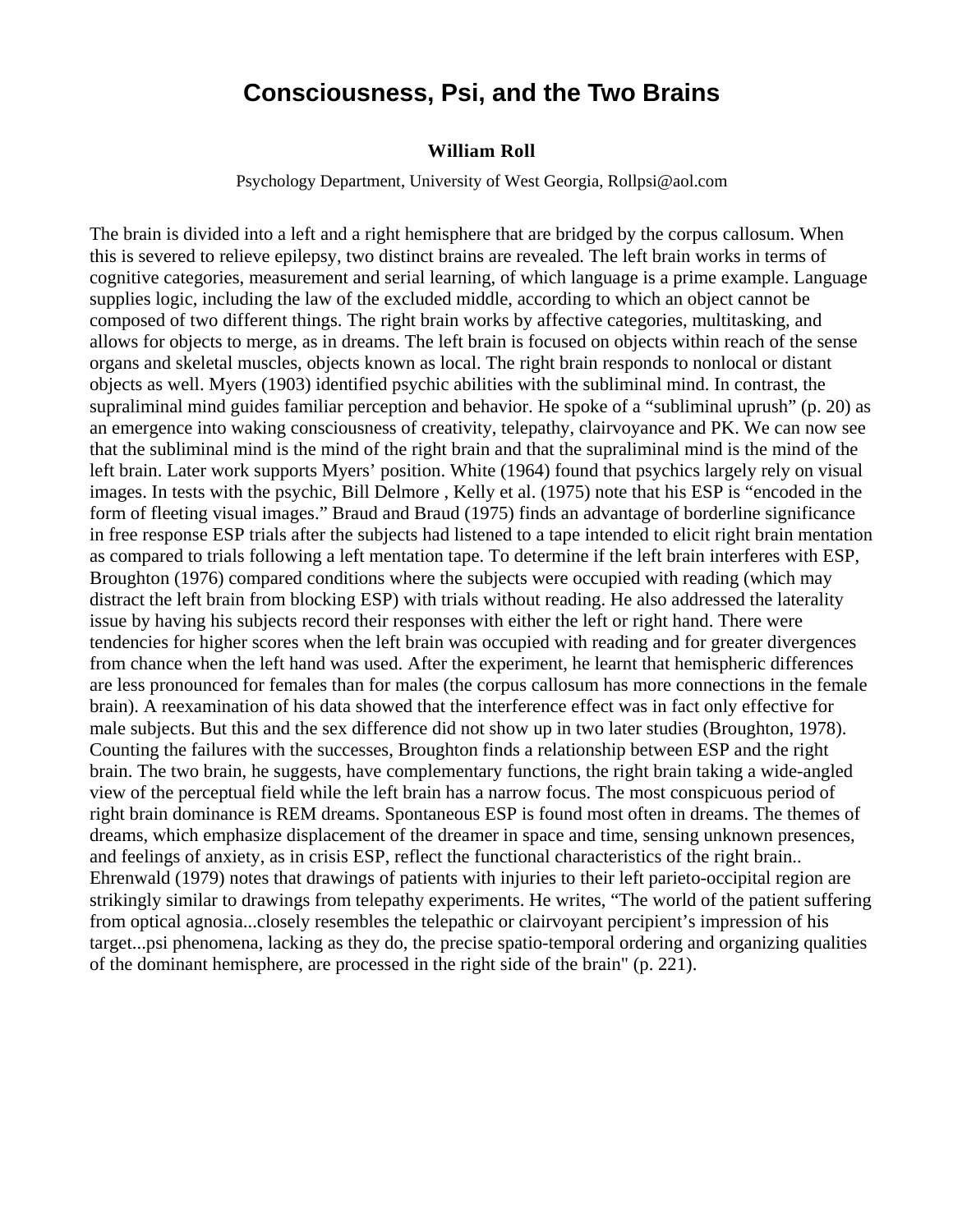# **Polycontrast Interference Photography (PIP) of the Human Energy Field in Health and Disease: A Pilot Study**

### **Beverly Rubik, Ph.D.**

Institute for Frontier Science brubik@earthlink.net

The concept of a vital force or subtle energy, which is central to virtually all indigenous medical systems, presupposes that there is a subtle organizing biofield that is the quintessence of life, extending from within the human body into the surrounding space and entangling each person with one another, the biosphere, and even the cosmos. Although the vital force was banned from conventional biology long ago, it is being revisited by frontier scientists who are building a scientific foundation for energy medicine. This growing area of complementary medicine includes novel diagnostics that hypothetically analyze the human biofield, as well as a vast range of therapies that apply extremely low level energy signals to the body to treat disease.

Polycontrast Interference Photography (PIP) is one such method used to visualize the human energy field—including postulated dynamical structures such as the chakras, dantians, and acupuncture meridians—via photon interaction with the human body. It was developed by Harry Oldfield, British scientist and inventor. The PIP method claims to involve digital processing of light interference patterns on and around a human subject standing naked or in minimal attire while being illuminated by uniform, full-spectrum white light. The light interference patterns are interpreted by the PIP software and displayed in artificially colored patterns, which reveal information to the trained eye about areas of energetic imbalance and blockages within and around the body. Just as x-rays are used to show internal body structures, PIP is considered by some as an "e-ray" that shows the energy anatomy of the biofield. It is used as a diagnostic tool by a growing number of holistic health practitioners worldwide.

Several PIP photos from the clinic and research laboratory will be shown which are suggestive about the possible diagnostic power of PIP scans. For example, a scan of a woman with a fractured neck vertebra shows a distinct focal point in the pattern observed at the fracture site. The symmetry, appearance of chakras and other foci, and the general distribution and patterns of color must all be subjectively evaluated by PIP operators in their analysis of the clients' biofield status.

At this time, a pilot study is still underway to investigate the diagnostic value of PIP. At least twenty subjects are enrolled in the trial. All subjects have had a recent medical evaluation by a licensed health care practitioner; some have had a diagnosis of a localized disease or condition, and others are normal and healthy. The operator is blinded as to the known medical diagnoses of the subjects. The blinded condition will not be broken until the scans are completed and fully analyzed. The diagnostic value of PIP photos in identifying and localizing existing disease states will be evaluated. Finally, the pros and cons of using PIP in subtle energy research and in various health care practices will be explored.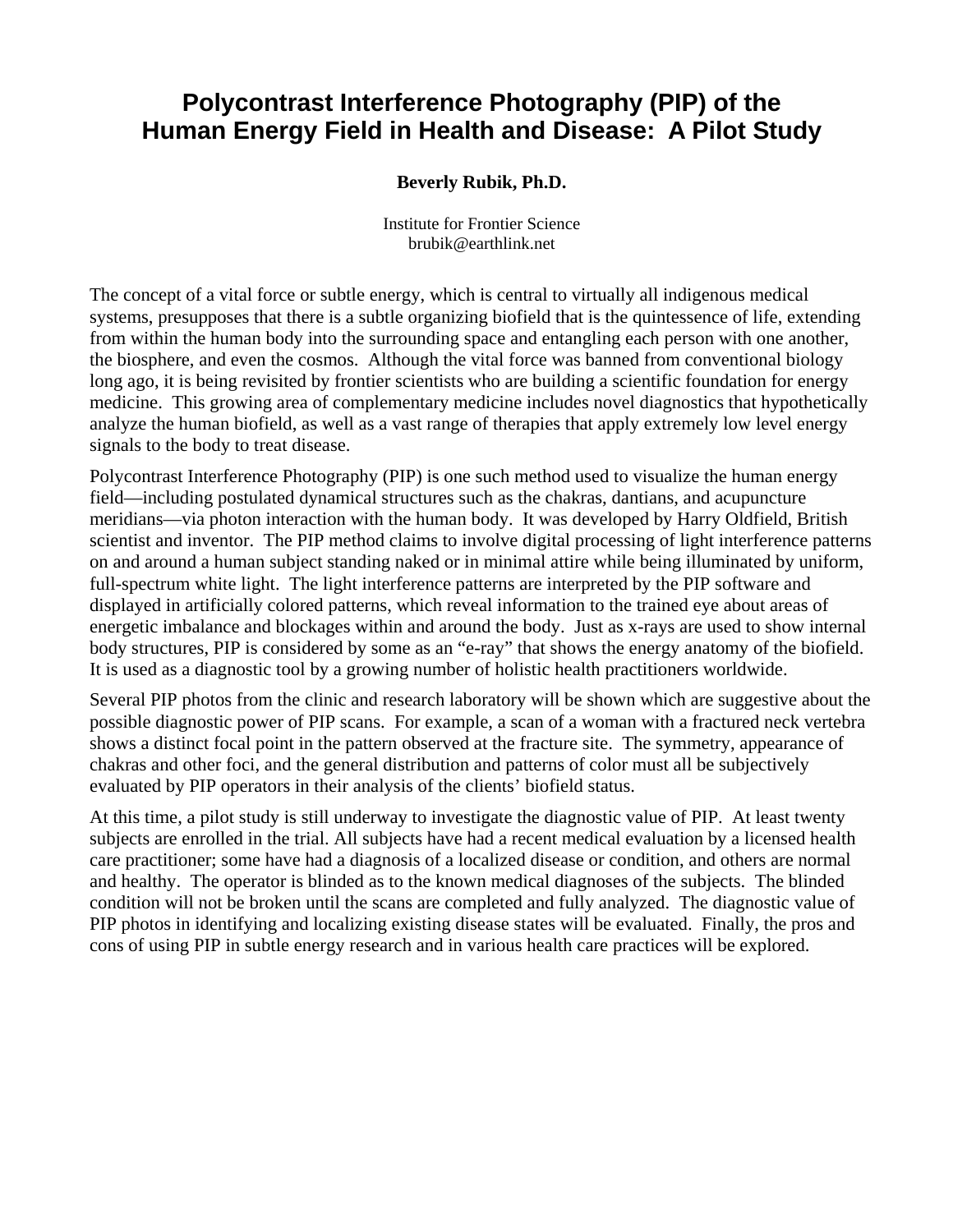# **Deep Inquiry: Laying Conceptual Groundwork for Paradigmatic Change**

### **Ed Sarath**

Professor of Music and Director Program in Creativity and Consciousness Studies The University of Michigan

Colleagues in the academic sciences who delve into conceptions of the human being that deviate from the reigning materialist paradigm commonly report resistance at their respective institutions. Might overall educational practice, the kinds of learning and research methodologies that prevail outside of the sciences, be also shaped by this same materialist paradigm? My experiences with reform efforts in musical academe and as an advocate for consciousness studies in education at large lead to me to think that this is so. Colleagues are often surprised to learn that most music majors graduate with little or no experience in improvisation and composition, arguably the two core creative processes in music. The focus instead tends to be on interpretive performance, which may be thought of as a kind of aesthetic materialism, where the art object, not the process of invention, serves as the pedagogical and creative locus. And in overall education, efforts to introduce meditation and interior methodologies similarly run up against obstacles due to departures from overarching tendency to view the quest for knowledge as an exclusively exterior affair. This is another example of an aversion of the subjective in favor of a materialist bent toward the objective.

I have devised a framework for dialogue called Deep Inquiry that seeks to illuminate these kinds of patterns and relationships in hopes of cultivating receptivity to paradigmatic change. The Deep Inquiry process consists of three tiers: discipline-specific, cross-disciplinary, and trans-disciplinary. Disciplinespecific inquiry, which generally prevails, is concerned with the content involved in particular fields. Cross-disciplinary inquiry, which is far less common, is concerned with questions about the overall educational enterprise: What is knowledge? What does it mean to be educated in today's world? What is the role of the modern university in preparing students to not only enter the workforce, but also to thrive within and contribute to a world increasingly characterized by change, uncertainty, and a complex network of environmental, political, economic, and social challenges? Trans-disciplinary inquiry, which is virtually non-existent, involves consideration of foundational questions about the human being, consciousness, and ultimate reality and meaning and how prevailing assumptions about these issues may impact educational policy: What is consciousness? Is human experience reducible, as some would argue, to electro-chemical processes, or do dimensions of experience exist that transcend the physical? What is/are the purpose/s, if any, of life, or human existence? What are the educational ramifications that extend from these and other worldviews?

The aim is to extend academic discourse beyond its usual boundaries in order to create an environment where reigning and often-unexamined assumptions are illuminated and where greater receptivity to new pedagogical and research ideas is cultivated.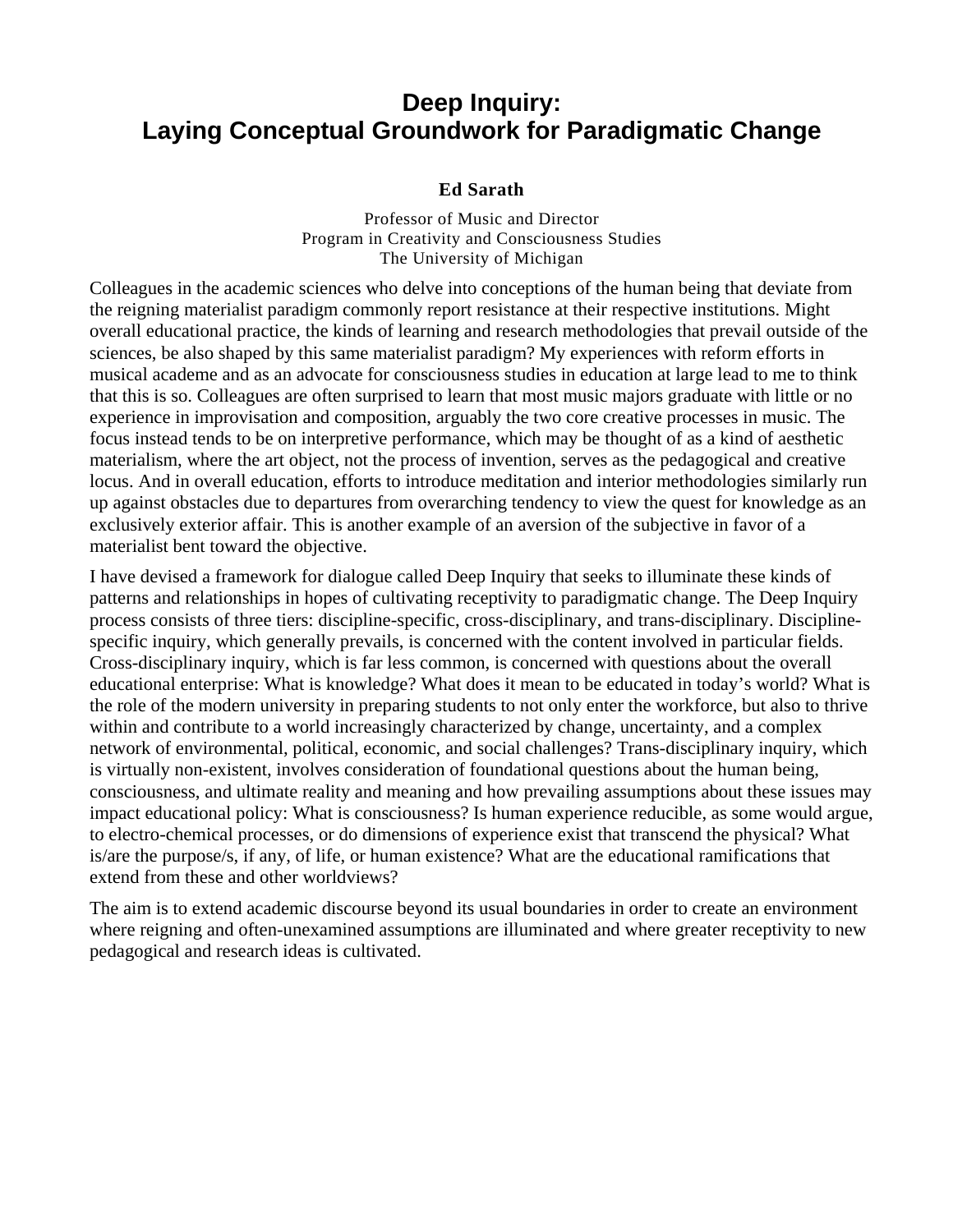# **Unified Theory Based on an Alternative Space Concept: Prediction for a New Propulsion Mechanism and Experimental Results**

#### **Stoyan Sarg**

York University, Ontario, Canada s.sarg@helical-structures.org

The Basic Structures of Matter – Supergravitation Unified Theory (BSM-SG) is based on a model involving two superdense indestructible particles associated with the Planck's scale and a Supergravitational (SG) law. The SG field is distinguished from the Newton's gravity by an inverse cubic dependence on distance in pure empty space. An enormous abundance of these two fundamental particles with vibrational energy beyond some critical level is able to congregate into self-organized hierarchical levels of geometrical formations, driven by the fundamental SG law. A logically deterministic process leads to creation of space possessing underlying structure exhibiting quantum properties, called a Cosmic Lattice (CL), and a galaxy as observable matter. All known laws of Physics are embedded in the CL structure of the physical vacuum and the structure of the elementary particles. The fundamental SG law is behind the gravitational, electric and magnetic fields and governs all kinds of interactions of the elementary particles in the space of physical vacuum.

The new approach puts a new light on the quantum and space-time properties of the physical vacuum. While supported by the results of the modern ether drift experiments, it is also in excellent agreement with the observations and experiments in Particle Physics, Quantum Mechanics, Special and General Relativity and Cosmology. The gravitational, electrical and magnetic fields are associated with the specific dynamics of the elementary CL node with two characteristic frequencies, one of which is the Compton one. The Newtonian gravitation appears as a propagation of the SG field through CL space, in which a self-synchronization effect between the CL nodes also plays a role. The same effect is responsible for the constant light velocity. The identified structure of the electron also exhibits Compton frequency oscillations that are behind its quantum mechanical properties. BSM-SG predicts that the gravitational and inertial mass of a material object could be changed if the self-synchronization property of the surrounding CL space is asymmetrically disturbed. This suggests a completely new propulsion mechanism using oscillating plasma that may work in atmospheric and space environments. Laboratory experiments in atmospheric environments confirm this prediction.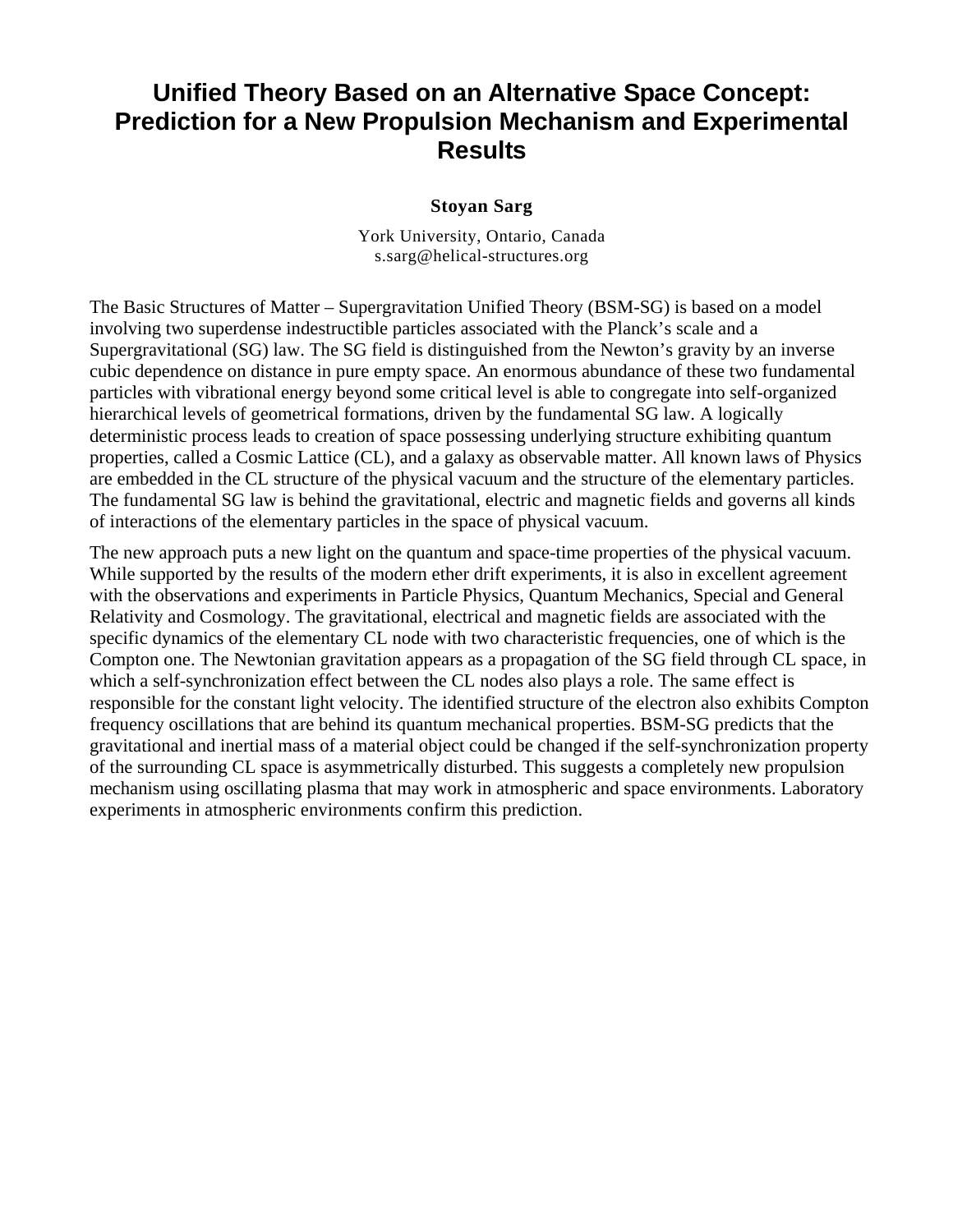### **Experimental Challenges to the Second Law of Thermodynamics**

#### **Daniel. P. Sheehan**

Department of Physics University of San Diego San Diego, CA

The second law of thermodynamics – the principle that states the entropy (disorder) of the universe tends to increase for any spontaneous natural process – has been called "the supreme law of nature," and for good reasons. It applies to most any system composed of more than a few particles and no experimental violation of it has ever been confirmed by the scientific community. In the last two decades, however, its universal status has come under increased scrutiny, more so than during any period in its 150-year history. Since the early 1980's roughly 50 papers representing more than 20 theoretical challenges have appeared in refereed scientific literature; multiple international meetings and symposia have been convened to assess its status; monographs and special editions of mainstream journals have begun to appear [1-3]. These are classic early signs of a paradigm shift. In this talk, a brief survey of second law challenges will be given, followed by a status report on one promising experimental test of its universality involving micron-sized electromechanical resonators [4]. The talk will conclude with a discussion of possible scientific, technological, and societal ramifications of second law subversion, in particular, the replacement of fossil and nuclear fuels by reusable thermal energy.

References:

1) Quantum Limits to the Second Law, AIP Conference Vol. 643; D.P. Sheehan, Editor (American Institute of Physics, Melville, NY) 2002.

2) Challenges to the Second Law of Thermodynamics -- Theory and Experiment, Fundamental Theories of Physics, Vol. 146; V. Capek and D.P. Sheehan, (Springer, Dordrecht) 2005.

3) Second Law of Thermodynamics: Foundations and Status, international symposium at 87{th} Annual Meeting of the Pacific Division of the AAAS, San Diego, 2006; proceedings to be published in Foundations of Physics (2007).

4) Intrinsically-biased, resonant NEMS-MEMS oscillator and the second law of thermodynamics, D.P. Sheehan, J.H. Wright, A.R. Putnam, and E.K. Perttu, Physica E 29, 87 (2005).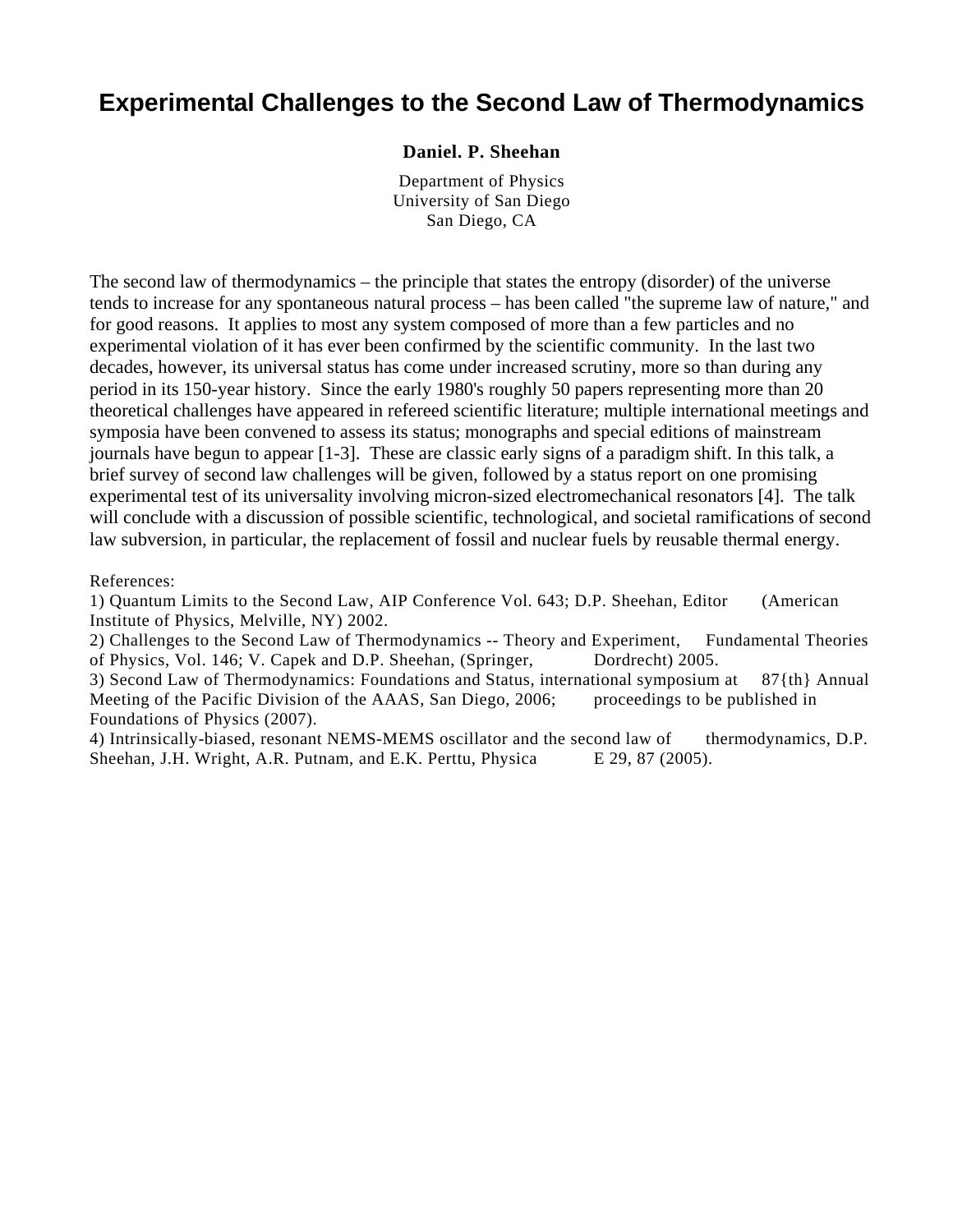# **Consciousness, Physics, and Computer Science**

### **Richard Shoup**

Boundary Institute [shoup@boundary.org](mailto:shoup@boundary.org) 

Consciousness is a loosely-defined concept that has sometimes been useful, but more often a distraction, in one of science's most important endeavors: understanding how the brain works. In this paper, we argue that misunderstandings in quantum physics and in mathematics have led to several common incorrect conclusions and speculations about the nature of conscious phenomena. The so-called "hard" problems of "experience" and "qualia" are subsumed in the more central and better-defined question of *Self* – why there seems to be an *identity*, an individual who says "I", "me", "my experience", etc. From computer science and neurophysiology, we argue that the brain is a highly evolved mechanism that is *self-referring* in complex ways, and thus it develops persistent and self-consistent structures that use these concepts and words as shorthand for their own functioning. We further discuss how consciousness is not central to quantum measurement, and how quantum entanglement is not a necessary or appropriate component of consciousness itself, but *is* essential to understanding certain phenomena such as psi. We also show how Godel's incompleteness theorems have lead some to incorrectly conclude that humans can represent mathematical and other knowledge that machines cannot. Finally, we (the author's brain structures, actually) present several largely unappreciated consciousness-related physical phenomena that *are* genuinely interesting, that may require new physics to fully understand, and that thus deserve more attention and exploration.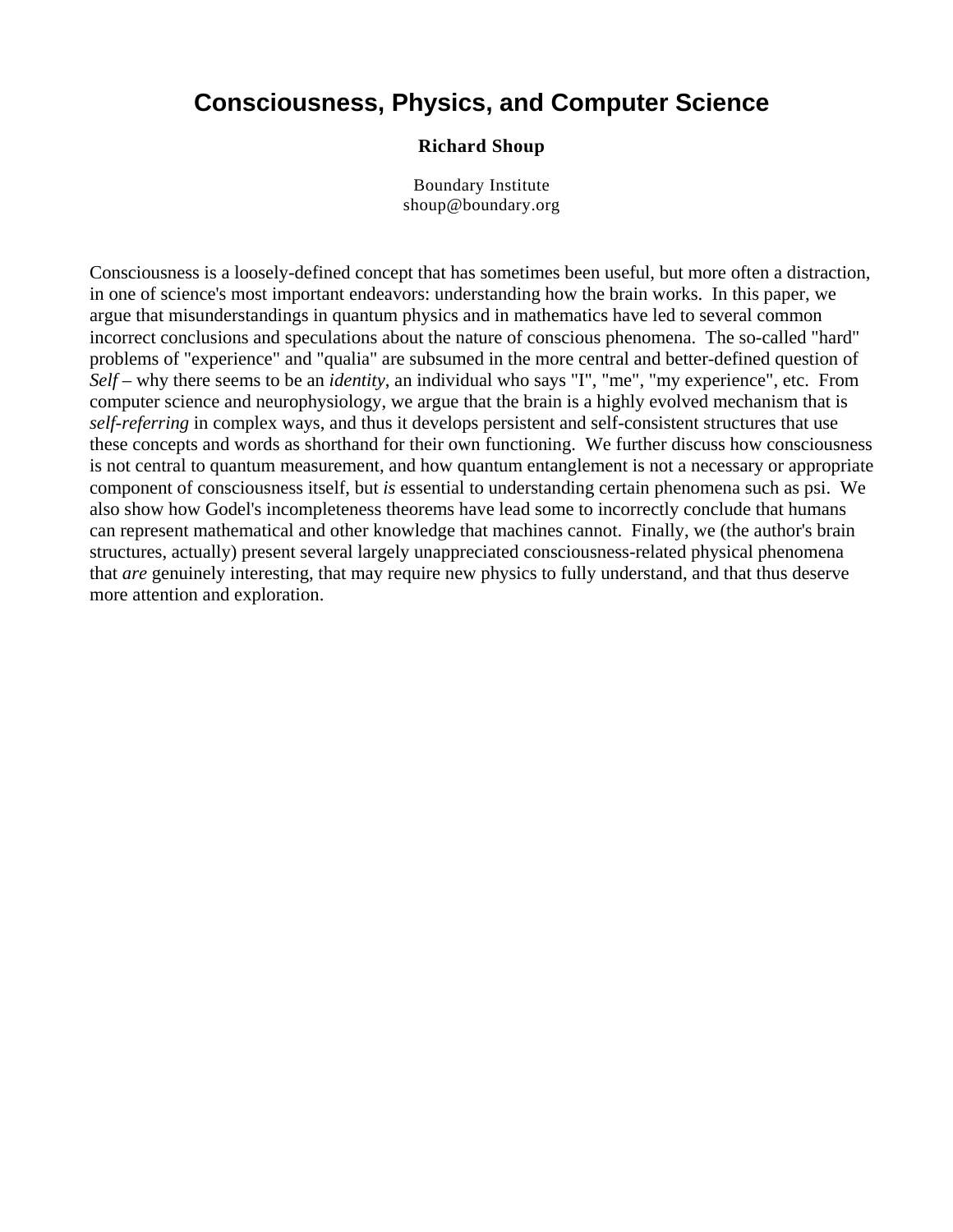# **A Western Key to Qi: DC Electrodermal Potential Signals As Indicators of the Presence and Movement of Qi**

### **Maria Syldona, Ph.D.**

Healing Balance PO Box 428, Ridgway, CO 81432 [healingbalance@scienceandspirit.org](mailto:healingbalance@scienceandspirit.org)

Endogenous electromagnetic (EM) and electrophysiological signals detected at the skin surface during electrodermal feedback are almost solely seen in the West as byproducts of physiological processes such as perspiration. Western science (except perhaps quantum physics) ignores the possibility that EM, magnetic, electrical and other energies associated with a human being could be essentially fundamental and causative energies as described in the ancient Eastern traditions. These traditions include Oriental Medicine, Ayurveda, Vedanta, Kashmir Shaivism and others. Furthermore, Western science lacks the elegantly detailed descriptions of human developmental processes described in the Eastern traditions that include both the tangible physical and the more subtle, fundamental "energy" or "vibrational" phenomena. These traditions are sometimes described as the 'sciences of life' and offer great insight into understanding bioenergies.

Examination of translations of Eastern science texts indeed indicates that Qi (or prana) is described as having optical or electric-like properties and is an essential aspect of good physical and mental health and optimal human development. This implies that an East-West translation issue may exist. Descriptions of bioenergy in Eastern traditions preceeded Western definitions of electricity and light by thousands of years. When the prescribed areas for placement of electrodermal biofeedback electrodes are compared with the locations of major acupuncture points (acupoints), they correspond very well with each other. It is possible that in the West, the Qi in the meridian system has been employed in biofeedback since its inception, and is that which is fundamentally responsible for the beneficial effects of biofeedback. It may be then, that what is known in the West as "endogenous DC current" is the same as, or very closely related to, "Qi".

It is hypothesized that Qi is identical with, or closely related to, the endogenous DC current of the body. DC potential measurements taken from skin loci corresponding to acupoints differ in nature from those taken from non-acupoints. Since the meridian system is involved in altered states of consciousness, it is further hypothesized that real-time fluctuations in DC potentials on acupoints (but not on non-acupoints) are affected by changes in states of conciousness which occur during healing/meditation.

The hypotheses were tested by taking simultaneous real-time measurements of DC potential fluctuations from both on and off the Hoku acupoint. These measurements were taken during alternating five-minute periods of healing/meditation states and external focus (talking-control) states, using two Autogen 3400 Biofeedback Dermographs (Autogenics-Cyborg, Chicago) as recording devices. Additionally, after each five-minute period, subjects indicated graphically their *felt sense* of a subtle flow in themselves.

Results indicated that DC potential patterns changed differentially depending upon the on or offacupoint electrode placement and upon the experimental or control state of consciousness. Further, there was a correlation between self-report of *felt sense* of internal flow (of energy) and DC potential patterns. This correlation occurred for the on-acupoint, but not for the off-acupoint, electrode placement. The results of this study support the hypothesis that endogenous DC current and Qi are the same or closely related.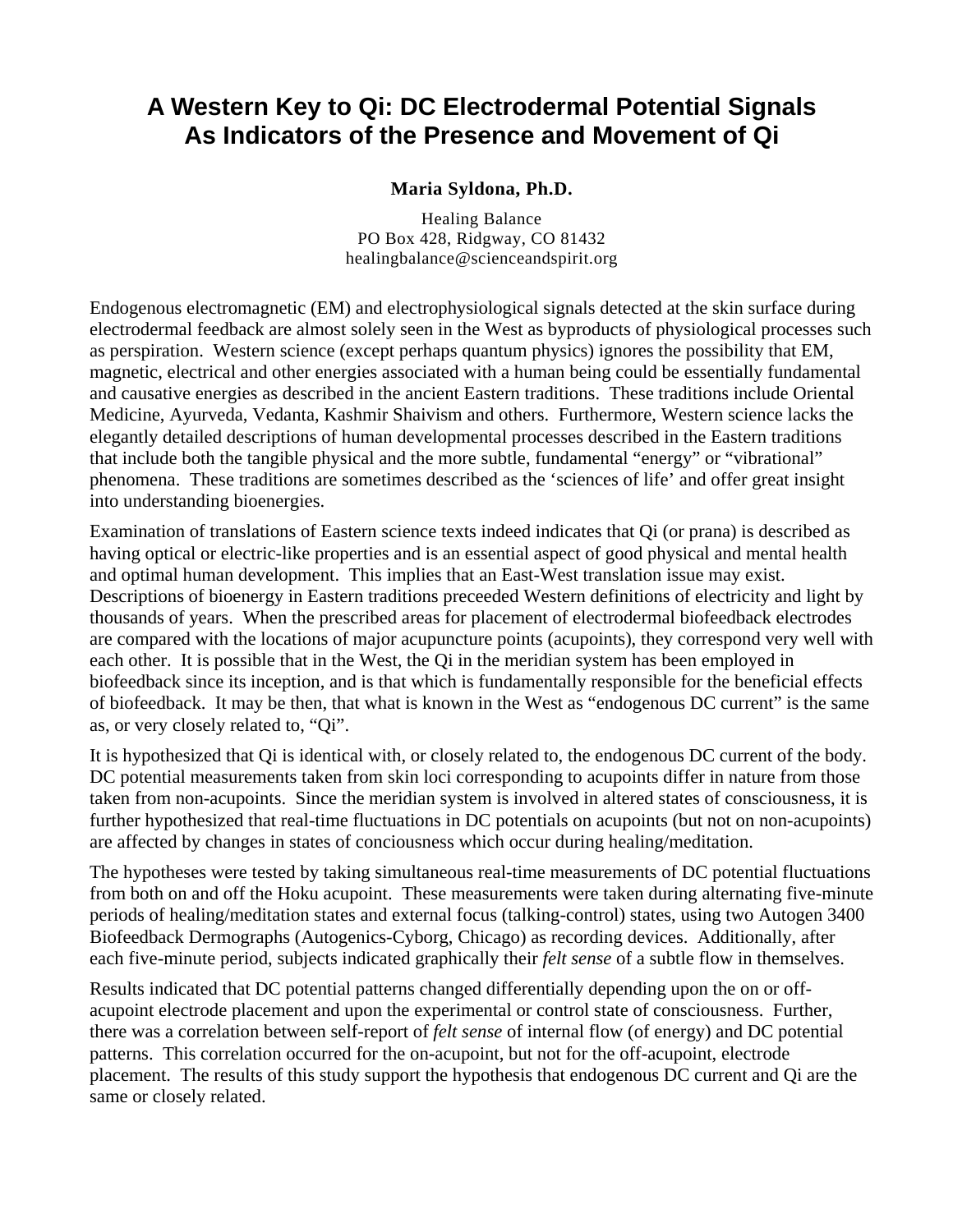# **Electron Binding Energy Equation In the Aether Physics Model**

### **David W. Thomson III**

Quantum AetherDynamics Institute 518 Illinois St, Alma, IL 62807 [ebesse@volantis.org](mailto:ebesse@volantis.org)

In this paper, we show the Aether Physics Model's structure and logic for deriving a periodic-table ground state electron binding energy equation. There remains a very small unquantified Pythagorean comma like quantity, which we arbitrarily force in the present formulation. We demonstrate practical applications and significant progress in understanding quantum structure and quantum mechanics using an Aether Physics Model.

The Aether Physics Model entirely induces from known physical constants and data and reveals a geometrical structure for all subatomic existence. As such, a mathematically correct Unified Force Theory, based upon simple Newtonian type laws, also results. The unified forces base upon a more precise and corrected view of the charge dimension, and two distinctly different types of charges quantify in this hypothesis.

The Aether quantifies from empirical constants as a quantum rotating magnetic field. The Aether manifests as non-material reality, which when encapsulating dark matter produces visible matter. Just as an incompressible water molecule produces a fluid "fabric" when accompanied by other incompressible water molecules, the incompressible Aether unit produces the fabric of fluid space-time when accompanied by other incompressible Aether units. Since each subatomic particle resides within an Aether unit, all matter is completely fixed with regard to its particular unit of space-time. However, since Aether units are fluid relative to each other, so are all subatomic particles relative to each other in movement.

The fine structure constant reveals as a proportion of two types of charges with respect to their different geometries. The subatomic particle g-factors reveal as twisted paths of four-dimensional matter within a five-dimensional Aether. Einstein's General Relativity theory is quantified in terms of charges, rather than mass.

In short, the Aether Physics Model is a new branch of physics called Quantum Structure, which complements Quantum Mechanics and Classical Physics. The APM also incorporates the key elements of Special Relativity (time dilation per Lorentz) and all predictions of General Relativity. However, the so-called equivalence of mass and energy is an illusion and its related physics is better explained in terms of a previously unquantified type of charge.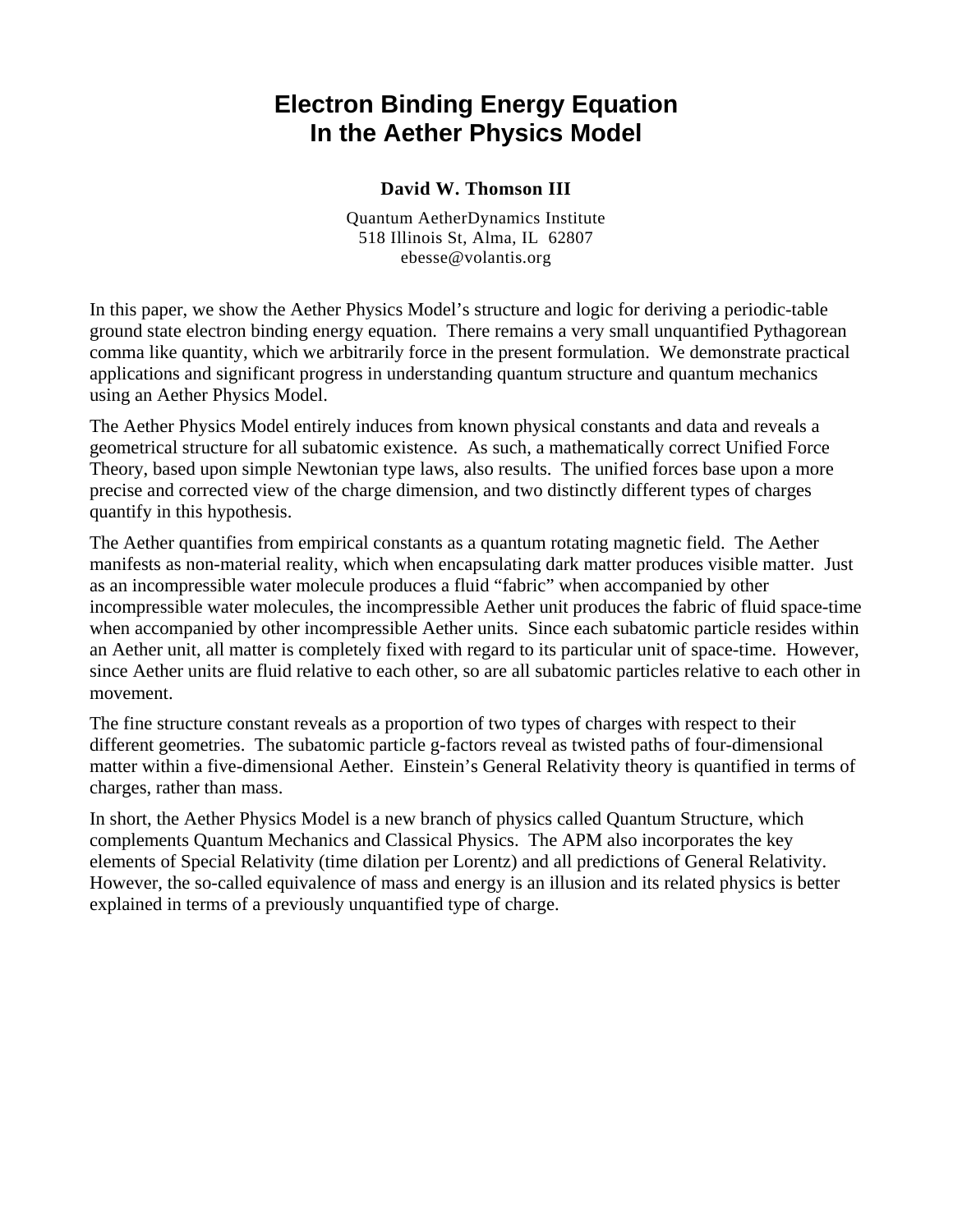# **An Anthropological Perspective on Skepticism and Anomalous Studies**

### **Mark Urban-Lurain, Ph.D.**

Director of Instructional Technology Research & Development Division of Science and Mathematics Education College of Natural Science Michigan State University

A recurring theme in SSE discussions is that of scientific and skeptical resistance to anomalous phenomena. Sometimes, these conversations are framed from Kuhn's (1970) perspective of the clash of worldviews and paradigm shifts. Anthropologist David Hess (1993) offers a cultural framework for interpreting this interaction as a dialogue between different cultures.

In this talk, I present an overview of the three cultures in Hess' framework: New Age, Parapsychology and Skepticism. I use this framework to analyze the interactions in three contexts: 1) between organized skeptics and proponents of the Gauquelins' "Mars Effect" findings; 2)internal dissent among organized skeptics around the "Mars Effect" controversy; and 3) controversy within the astrological community around interactions with skeptics and scientists.

This framework can be used to better understand some of the dynamics surrounding most areas of interest to SSE members.

References:

1) Kuhn, T. S. (1970). The Structure of Scientific Revolutions (2 ed. Vol. 2). Chicago, IL: University of Chicago Press.

2) Hess, D. J. (1993). Science in the new age: The paranormal, its defenders and debunkers, and American culture. Madison, Wisconsin: University of Wisconsin Press.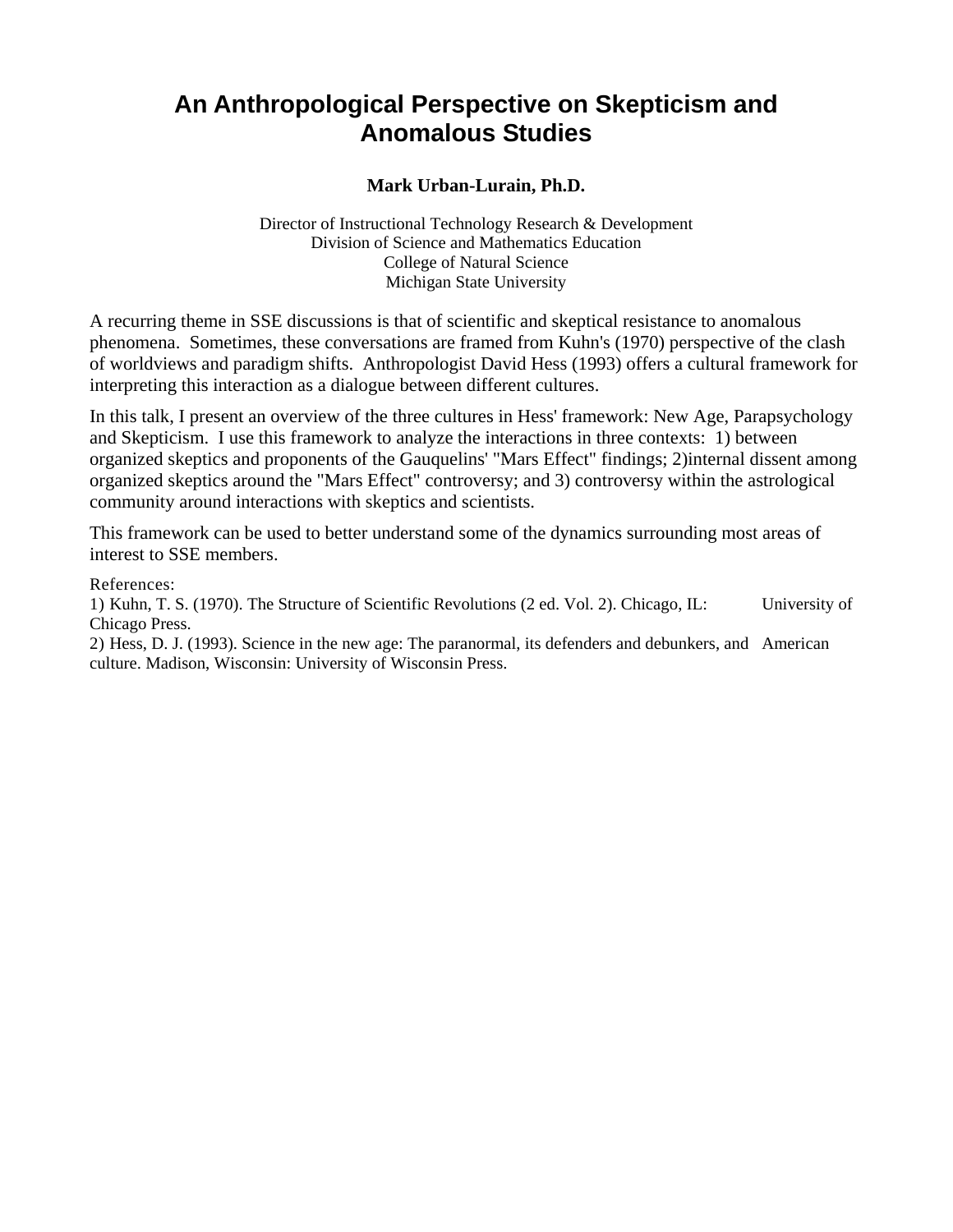### **Psyleron**

# **Overview of a New Effort in Direct Mind Matter Interaction**

*(Poster, Including Demonstration)*

### **John C. Valentino**

Psyleron, Inc. Bethlehem, PA

Psyleron is an organization that was formed in 2005 by friends and former interns of the PEAR lab with the goal of making REG equipment, information, and research tools available to the general public. The company produces Random Event Generator devices and experimental software, and has recently begun collecting data from operators in its Bethlehem, PA office.

Representatives of the organization will be available to provide more information about its devices, future plans, and experimental findings to date. Some areas of research for the organization include learning effects, the progression of individual operator data segments over time, and the scaling of anomalous results under different experimental conditions. Preliminary findings include evidence of self-regulating behavior within individual operator sessions, and short-term effect sizes larger than those generally reported in controlled laboratory conditions.

Aside from conducting experiments and providing REG devices to the public, the company is in the process of creating online venues for the open-minded discussion and exploration of consciousness related physical phenomena. Its data sharing community will allow researchers to exchange results with friends and colleagues, and the company plans to make its experimental databases public on a regular basis. Questions, comments, and suggestions from SSE members are welcomed.